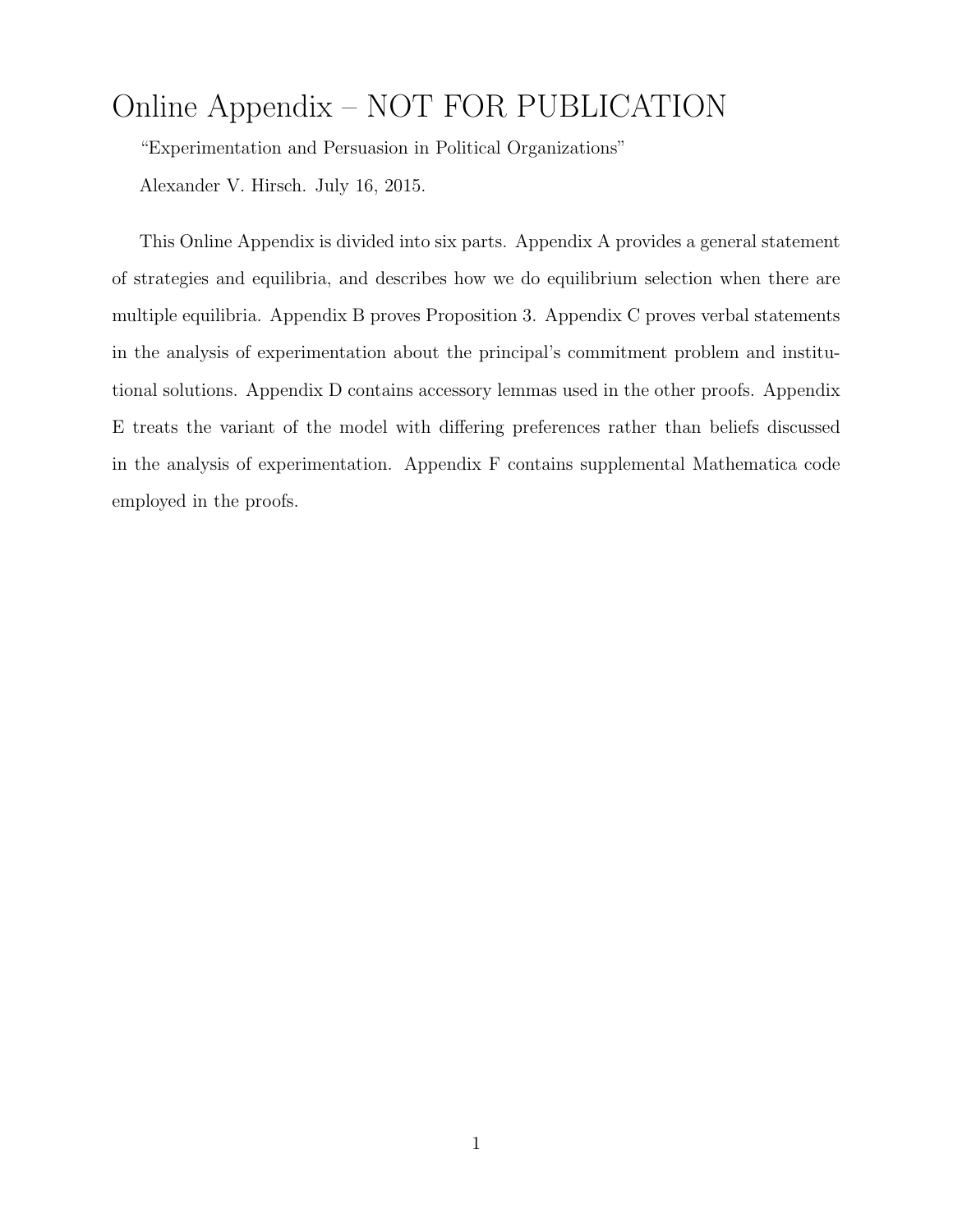#### A Equilibrium Characterization and Selection

We begin by introducing additional notation and providing a general equilibrium characterization for the baseline model. This requires allowing mixed strategies for the principal, which are omitted from the main text for simplicity. As in the main text, a strategy for the agent consists of two functions  $e^1(x^1), e^2(x^1, e^1, y^1, x^2)$  to [0, 1] mapping histories to effort. To allow for mixed strategies for the principal, we now denote the principal's strategy as a probability  $p^1 \in [0, 1]$  of initially choosing policy *a*, and a set of probabilities  $p^{x^1}_{y^1} \in [0, 1]$  of sticking with the initial policy  $x^1$  after outcome  $y^1$  for every  $(x^1, y^1)$ . Throughout we will also use  $P_i(\cdot)$  to denote probabilities evaluated with respect to the prior of player  $i$  – so  $P_2(\omega = b) = 1 - \theta_2$  denotes the agent's prior belief that *b* is the correct policy.

**The Agent's Problem** In the second period the agent exerts effort  $e^2(x^1, e^1, y^1, x^2)$  $\lambda P_2 \left( \omega = x^2 | x^1, e^1, y^1 \right)$  and his expected utility is  $\frac{\lambda}{2} \left[ P_2 \left( \omega = x^2 | x^1, e^1, y^1 \right) \right]^2$ . For simplicity, denote his prior that  $\omega = a$  as  $\theta$ , his initial effort  $e^1$  as  $e$ , and  $p_s^a$  and  $p_f^a$  as  $p_s$  and  $p_f$ . Then it is straightforward to show that his expected two-period utility when  $x^1 = a$  as a function of first period effort is

$$
U_2(e, \theta, p_s, p_f) = \left(\theta e - \frac{e^2}{2\lambda}\right) + \frac{\lambda}{2} \left(p_f \cdot \theta \left(e + (1 - e) h(e, \theta)\right) + (1 - p_f) \cdot (1 - \theta) (1 - h(e, \theta))\right) + (p_s - p_f) \frac{\lambda}{2} \theta e
$$
\n(A.1)

By symmetry the agent's expected utility from exerting effort  $e<sup>1</sup>$  on an arbitrary policy  $x \in \{a, b\}$  is  $U_2(e^1, P_2(\omega = x), p_s^x, p_f^x)$ . Also note that  $U_2(\cdot)$  is distinct from the expression  $U(\cdot)$  for the agent's objective function as defined in the main Appendix because the latter amalgamated utilities from the NLB and the GWL, and did not account for mixed strategies.

The Principal's Problem The principal's second period policy choices must be interimoptimal given  $e^2(x^1, e^1, y^1, x^2)$  and her posteriors computed with the agent's equilibrium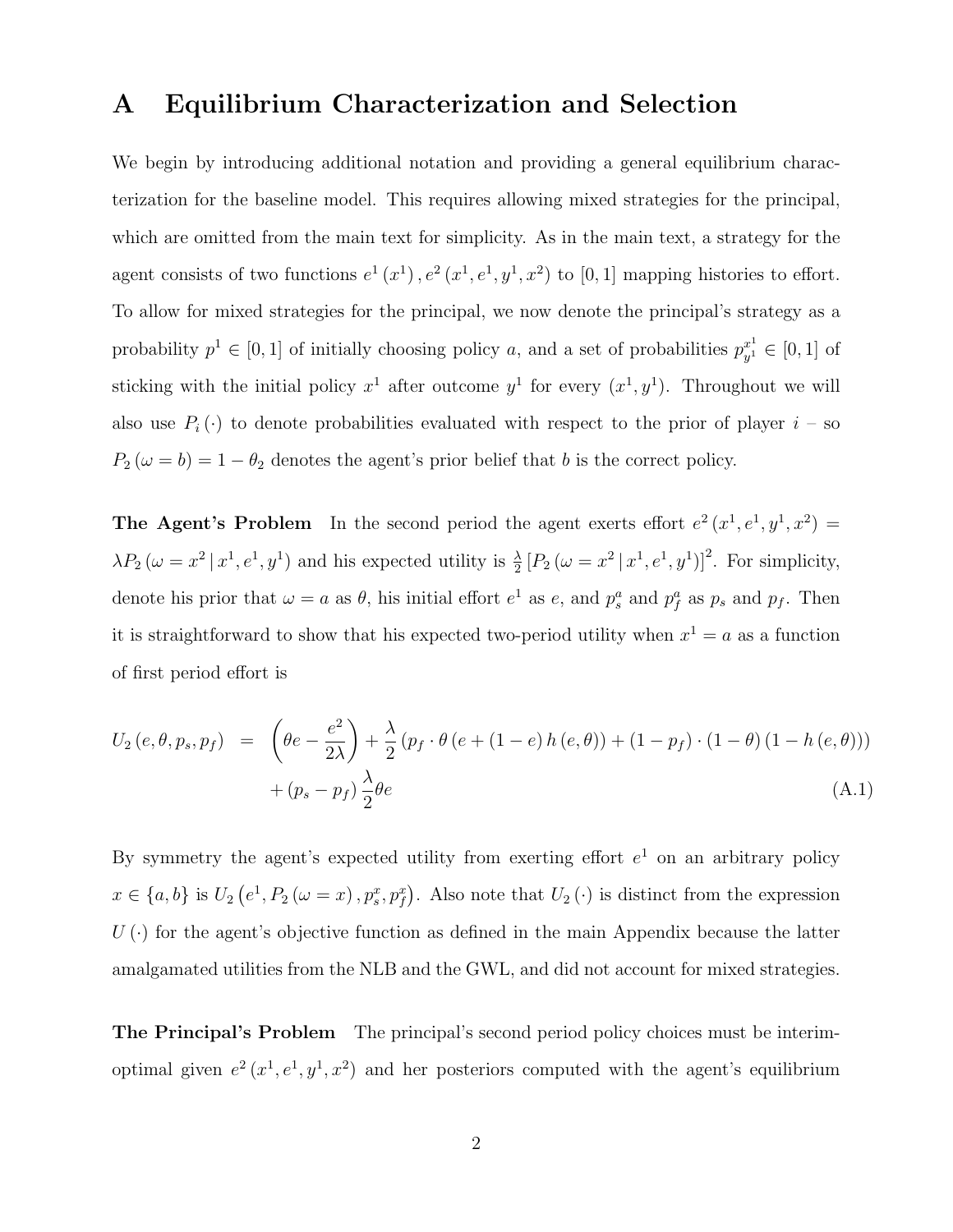strategy. Thus, she must stay with the initial policy *x* if it succeeds  $(p_s^x = 1)$ , and can only stay with the initial policy if it fails  $(p_f^x > 0)$  i.f.f. *h*  $(e^1(x), P_1(\omega = x)) \ge 1 - h(e^1(x), P_2(\omega = x)).$ If the inequality is strict then  $p_f^x = 1$ .

For simplicity denote  $e^1$  as  $e$  and  $p^a_s$  and  $p^a_f$  as  $p_s$  and  $p_f$ . In period 1 the principal's expected utility from selecting policy  $a$  when she expects first period effort  $e$  and future equilibrium behavior is,

$$
U_1(e^1, \theta_1, \theta_2, p_s, p_f) = \theta_1(e + \lambda (ep_s + (1 - e) p_f \cdot h(e, \theta_2))) + (1 - \theta_1) (1 - p_f) \lambda (1 - h(e, \theta_2))
$$
\n(A.2)

By symmetry her expected utility from some *x* is  $U_1(e^1, P_1(\omega = x), P_2(\omega = x), p_s^x, p_f^x)$ .

Equilibrium Conditions Strategies  $(x^1, p_s^a, p_f^a, p_s^b, p_f^b)$  and  $(e^1(x^1), e^2(x^1, e^1, y^1, x^2))$  are an equilibrium if and only if they satisfy the following conditions.

#### (Agent Optimality)

- 1.  $e^2(x^1, e^1, y^1, x^2) = \lambda P_2(\omega = x^2 | x^1, e^1, y^1)$  (the agent optimizes in the second period)
- 2.  $e^1(x) \in \arg \max_{1 \leq |x| \leq 1}$  $e^{1} \in [0,1]$  $\{U_2(e^1, P_2(\omega = x), p_s^x, p_f^x)\}\ \forall x \in \{a, b\}$  (the agent optimizes in the first period given the principal's strategy and expectations about his own future effort)

#### (Principal Optimality)

- 1.  $p_s^x = 1 \ \forall x \in \{a, b\}$  (the principal always stays after success)
- 2.  $\forall x \in \{a, b\}$   $p_f^x \geq 0 \iff h(e^1(x), P_1(\omega = x)) \geq 1 h(e^1(x), P_2(\omega = x))$  and  $= 1$ if satisfied with strict inequality (the principal only stays after failure if it is interimoptimal given on-path posteriors)
- 3.  $x^1 \in \arg\max$ *x*2*{a,b}*  $\{U_1\left(e^{1}(x), P_1(\omega = x), P_2(\omega = x), p_s^x, p_f^x\}\}\$  (the principal's initial policy choice maximizes her expected continuation value).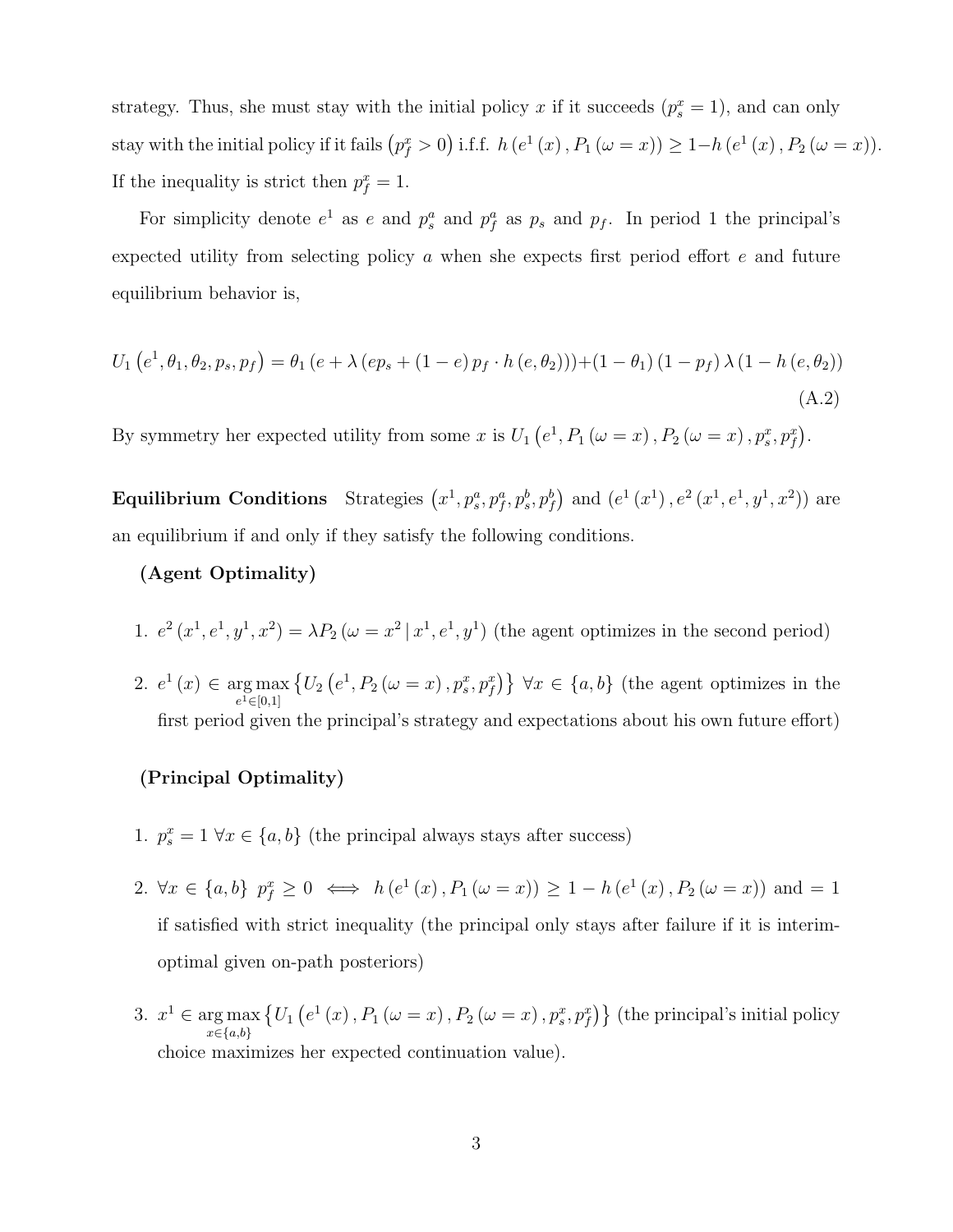Equilibrium Selection and Notation Lemma 2 in the Appendix D proves the following two statements: (i) whenever experimenting is an equilibrium in a subgame  $x<sup>1</sup>$ , it is the optimal strategy for the principal even if she could precommit to her future decisions, and (ii) if experimenting with  $x^1 = a$  is *not* an equilibrium of the subgame following  $x^1 = a$ , then the unique equilibrium is rigid implementation. Together, these statements imply that we can select the equilibria that are best for the principal by considering only pure strategy equilibria, and choosing experimentation for sure in the subgame commencing with policy  $x^1 \in \{a, b\}$  (i.e.,  $p_s^{x^1} = 1$  and  $p_f^{x^1} = 0$ ) whenever it is an equilibrium.

With this selection and restriction to pure strategies, we now introduce simplified notation for the agent's best responses and principal's utility. First let  $e^s$  ( $\theta_2$ ) denote the agent's first-period best response when the principal's pure strategy is  $(x^1 = a, s)$ , where  $s \in \{R, E\}$ denotes whether the principal  $(R)$ igidly implements or  $(E)$ xperiments with the initial policy. It is also helpful to state implicit characterizations of  $e^R(\theta_2)$  and  $e^E(\theta_2)$  so we can approximate their values in several proofs. The FOC from the proof of Lemma 1 yields that

$$
e^{R}(\theta_2) = \lambda \theta_2 \left(1 + \frac{\lambda}{2} k(e, \theta_2)\right)
$$
 and  $e^{E}(\theta_2) = \lambda \theta_2 \left(1 + \frac{\lambda}{2} (k(e, \theta_2) + 1)\right)$ ,

where  $k(e, \theta) = (1 - h(e, \theta))^2$ .

Second, let  $V_1^s(\theta_1, \theta_2)$  denote the principal's two-period expected utility when her pure strategy is  $(x^1 = a, s)$  and the agent best-responds, so  $V_1^R(\theta_1, \theta_2) = U_1(e^R(\theta_2), \theta_1, \theta_2, 1, 1)$ and  $V_1^E(\theta_1, \theta_2) = U_1(e^E(\theta_2), \theta_1, \theta_2, 1, 0)$ . Third, let  $\bar{\theta}(\theta_2)$  be the unique solution to

$$
h\left(e^{R}\left(\theta_{2}\right),\bar{\theta}\left(\theta_{2}\right)\right)=1-h\left(e^{R}\left(\theta_{2}\right),\theta_{2}\right),\tag{A.3}
$$

By the equilibrium characterization, experimenting with  $x^1 = a$  is an equilibrium of that subgame i.f.f.  $\theta_1 \leq \bar{\theta}(\theta_2)$ , and it is easy verified that  $\bar{\theta}(\theta_2) > 1 - \theta_2$ . Finally, by symmetry the agent's effort on  $x^1 = b$  is  $e^s (1 - \theta_2)$ , the principal's utility is  $V_1^s (1 - \theta_1, 1 - \theta_2)$ , and the threshold for experimentation with *b* is  $1 - \theta_1 < \bar{\theta} (1 - \theta_2) \iff \theta_1 > 1 - \bar{\theta} (1 - \theta_2)$ .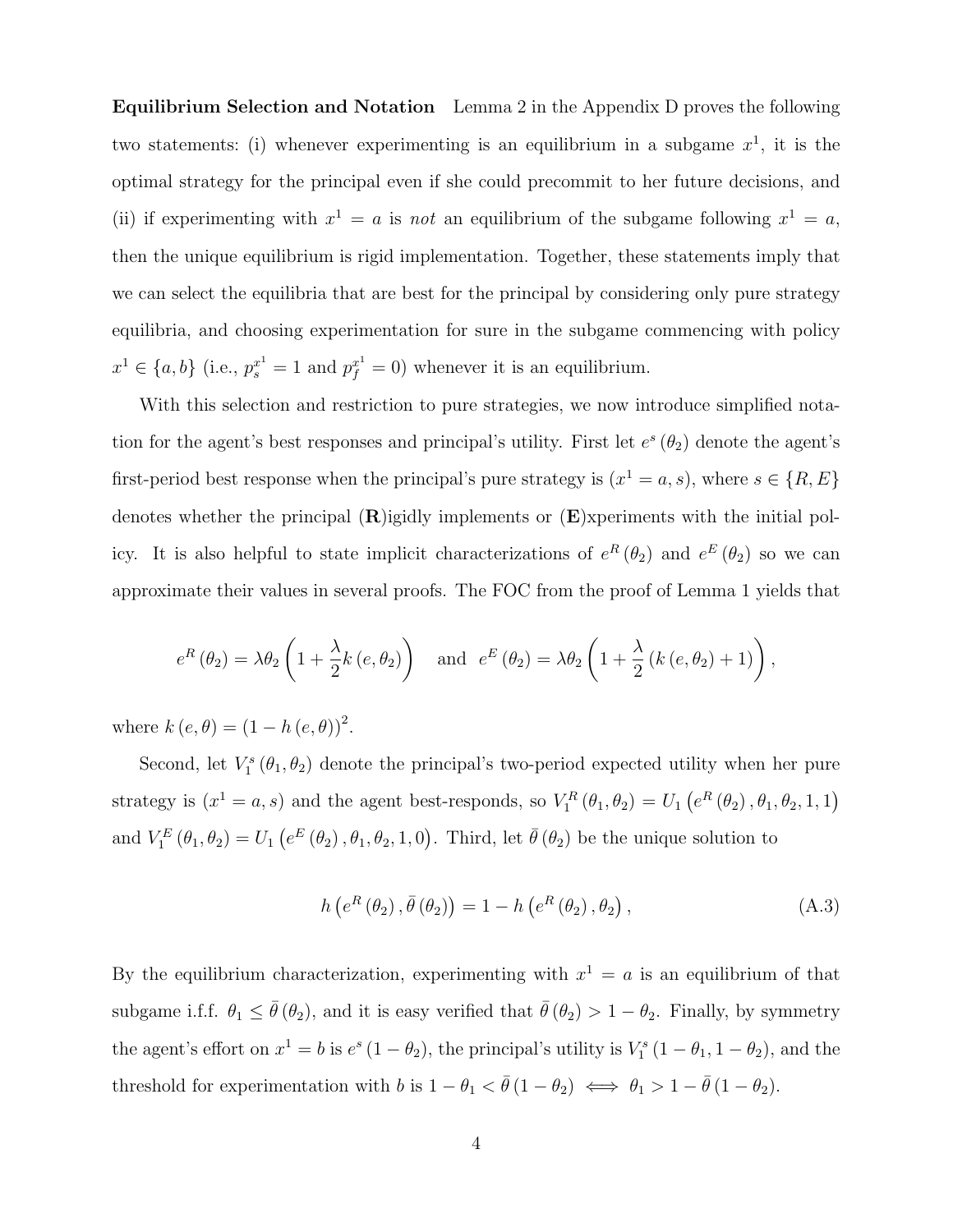### B Proof of Proposition 3

In Lemma 3 in the Supplemental Proofs, we prove the following handy property: fixing the principal's experimentation decisions down each path of play, if she prefers  $x^1 = a$  given beliefs  $\hat{\theta}_1$  (in the sense of ex-ante expected utility) then she also prefers it for all higher beliefs  $\theta_1 > \hat{\theta}_1$  (of course, by symmetry if she prefers  $x^1 = b$  at beliefs  $\hat{\theta}_1$  then she also prefers it for all beliefs  $\theta_1 < \hat{\theta}_1$ ). We call this property "preference monotonicity" and employ it in this and the subsequent proofs.

Part 1 We prove that deference expands in GWL as compared to the NLB both in the baseline model when  $\lambda \geq \lambda \approx .23505$ , and when the principal can commit  $\forall \lambda$ . When  $\lambda$  goes below  $\underline{\lambda}$  and the principal can't commit, there opens up a very tiny interval of beliefs where the principal *would* have deferred in the No Learning Benchmark, but does not in the Game with Learning. Using Mathematica we find that the size of this interval is maximized when  $(\lambda = .123, \theta_2 = .545)$ , and at these values is  $\theta_1 \in (.5, .508)$ . In this interval the principal is actually best off deferring by experimenting with *b*, but can't credibly commit do so because the agent is working so (unrealistically) little that almost nothing is learned from failure. Rather than rigidly implement *b*, she experiments with *a* to better motivate the agent.

To prove that deference strictly expands when the principal can commit, we argue that the following property proved in analytically in Lemma 4 in the Supplemental Proofs is sufficient: a principal with beliefs  $\theta_1 = 1 - \theta_2$  strictly prefers experimenting with *b* to experimenting with *a*. To see this, observe that for  $\theta_1 \leq 1 - \theta_2$  experimenting with *a* is strictly better than any other strategy with *a*, by  $1 - \theta_2 < \overline{\theta}(\theta_2)$  and Lemma 2. If experimenting with *b* is also strictly better than experimenting with *a*, then it is strictly better than any other strategy with *a*, and  $x^1 = b$  must be chosen (either experimenting or rigidly implementing). Thus within the entire deference region from the NLB the principal defers in the GWL. Because the preference for deference is there strict, the deference region must strictly expand.

To prove that the deference region strictly expands when the principal can't commit,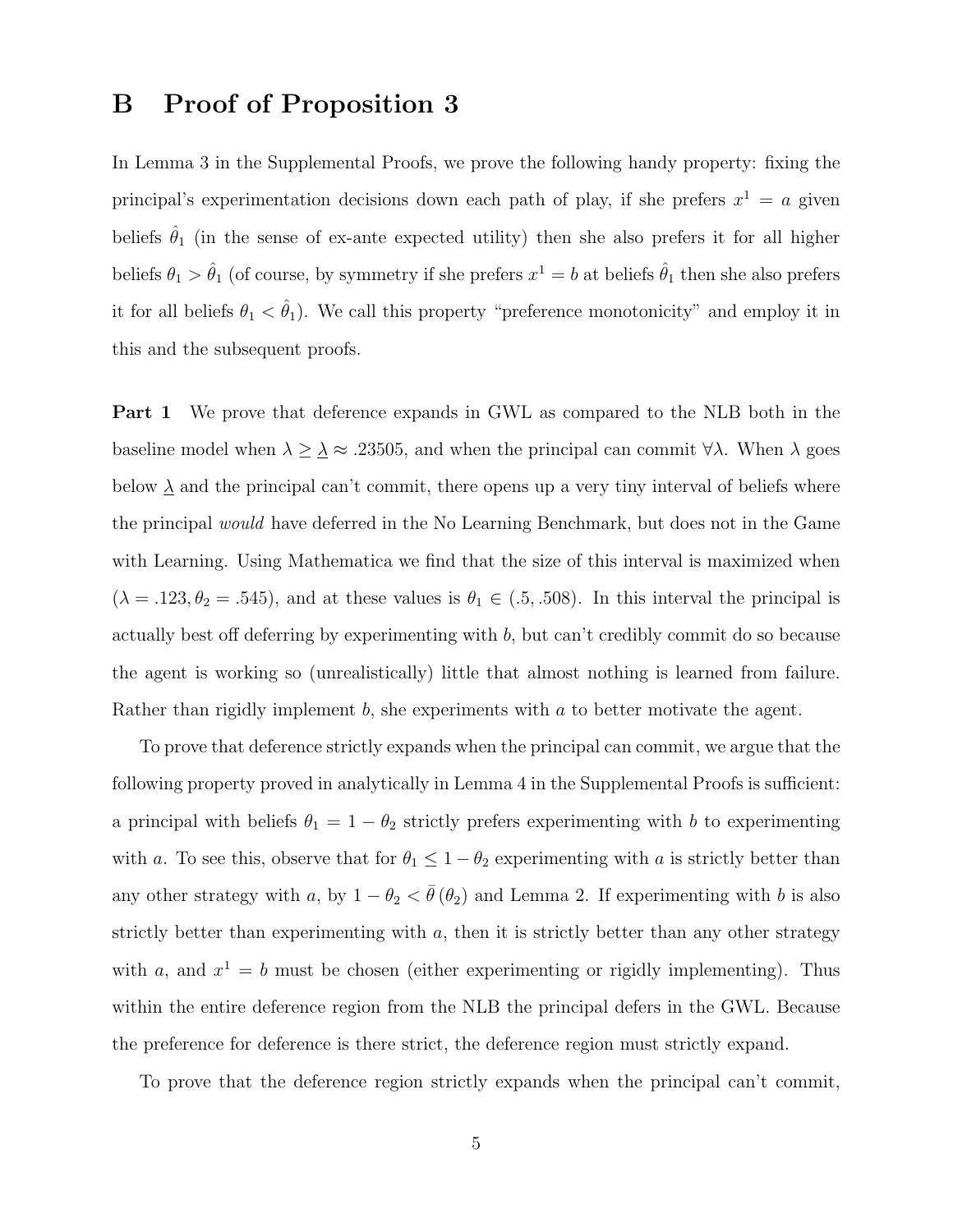observe that the preceding argument proves the principal defers whenever her beliefs  $\theta_1$  are  $\in [1 - \bar{\theta}(1 - \theta_2), 1 - \theta_2],$  because this condition implies that the principal experiments in the subgame following  $x^1 = b$  without commitment. However, to show that the deference region in the GWL contains the entire deference region in the NLB, we must also show that the principal will still choose  $x^1 = b$  even when  $\theta_1 \in \left[\frac{1}{2}, 1 - \bar{\theta}(1 - \theta_2)\right]$  and she rigidly implements in the subgame following  $x^1 = b$ . If  $\theta_2$  is such that  $\frac{1}{2} \geq 1 - \bar{\theta}(1 - \theta_2)$  then this region is empty. If  $1 - \bar{\theta}(1 - \theta_2) > \frac{1}{2}$ , then we require that a principal with beliefs  $\theta_1 = 1 - \bar{\theta} (1 - \theta_2)$  weakly prefers rigidly implementing *b* to experimenting with *a*. If this holds then by preference monotonicity a principal with beliefs  $\theta_1 \in \left[\frac{1}{2}, 1 - \bar{\theta}(1 - \theta_2)\right]$  who would rigidly implement *b* if chosen also prefers that to experimenting with *a*, and so selects *b* initially. If it fails, then for some principal beliefs a little bit below  $1 - \bar{\theta}(1 - \theta_2) < 1 - \theta_2$ , the principal will experiment with *a* in the GWL when she would have deferred in the NLB.

Finally, we prove that a principal with beliefs  $\theta_1 = 1 - \bar{\theta} (1 - \theta_2)$  weakly prefers rigidly implementing *b* to experimenting with *a* in Lemma 5 in the Supplemental Proofs with the aid of Mathematica, if and only if  $\lambda > \underline{\lambda} \approx .23505$ .

**Part 2** We first argue that following three conditions on  $\theta_2$  are jointly *sufficient* for the principal to always defer in the first period regardless of her own beliefs; 1)  $V_1^E(0, 1 - \theta_2) \ge$  $V_1^R(1, \theta_2), 2) V_1^R(1, \theta_2) > V_1^E(1, \theta_2), 3) V_1^R(\bar{\theta}(1-\theta_2), 1-\theta_2) > V_1^E(1-\bar{\theta}(1-\theta_2), \theta_2).$ Conditions (1) and (2) jointly imply that experimenting with *b* is better than both experimenting with or rigidly implementing *a* when  $\theta_1 = 1$ ; by preference monotonicity (proved in Lemma 3 in the Supplemental Proofs) this also implies that experimenting with *b* is better  $\forall \theta_1 \in [0, 1]$ . Thus, whenever experimenting with *b* is an equilibrium strategy  $(\theta_1 \geq 1 - \bar{\theta}(1 - \theta_2))$  it is chosen. Now whenever experimenting with *b* is not an equilibrium strategy  $(\theta_1 < 1 - \bar{\theta} (1 - \theta_2))$ , the principal compares rigidly implementing *b* to experimenting with *a*; again applying preference monotonicity, condition (3) implies that she prefers the former  $\forall \theta_1 \leq 1 - \bar{\theta} (1 - \theta_2)$ . All possible principal beliefs are covered, which completes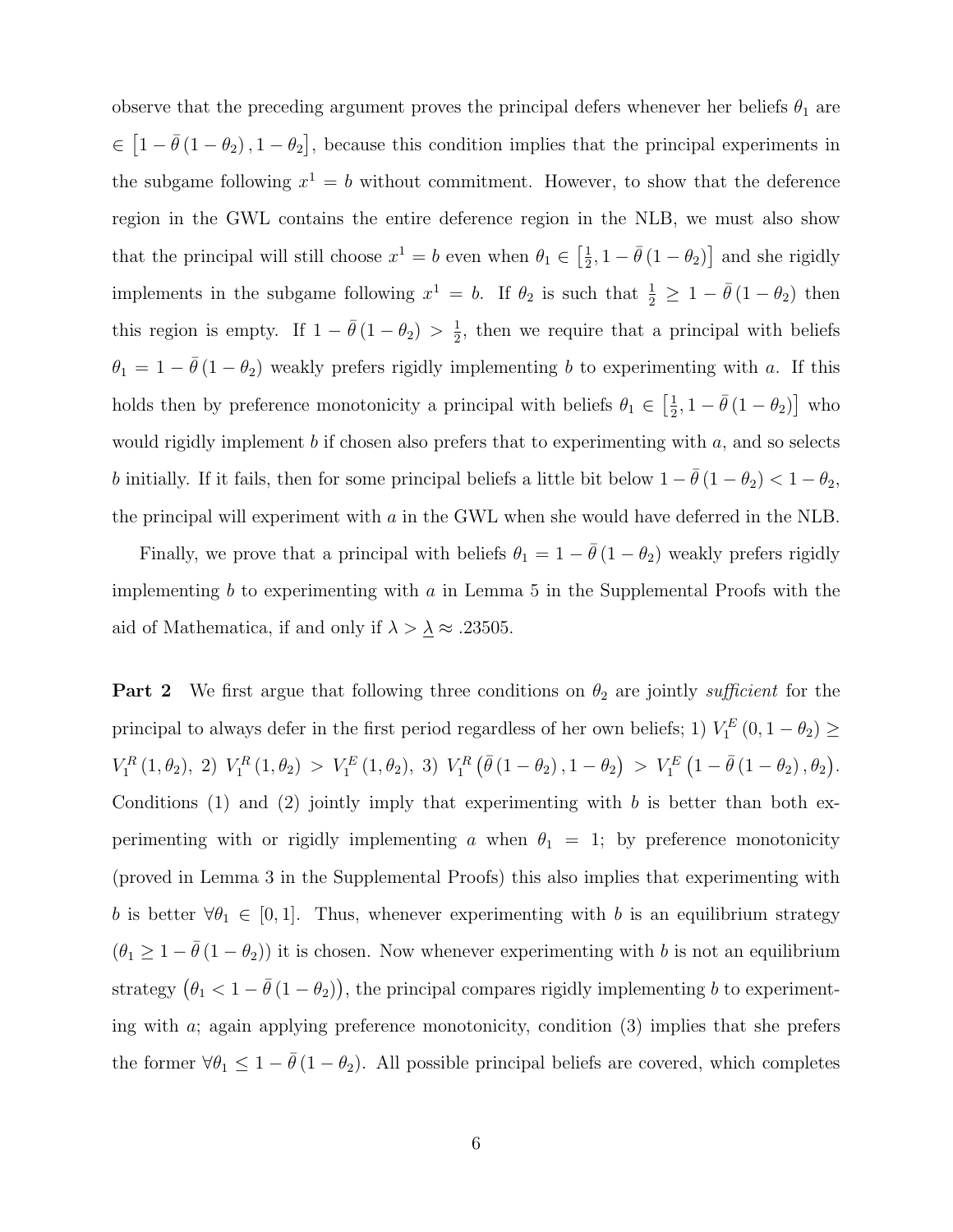the argument. We next argue that condition (1) is *necessary* for the principal to always defer regardless of her own beliefs; if it fails then  $V_1^R(1, \theta_2) > V_1^E(0, 1 - \theta_2)$ . For  $\theta_1 > \bar{\theta}(\theta_2)$ the principal would rigidly implement *a* and experiment with *b*, and by continuity she also prefers rigidly implementing *a* to experimenting with *b* for  $\theta_1$  sufficiently close to 1. Thus for such  $\theta_1$  she selects  $x^1 = a$  in equilibrium and does not defer.

Finally, Lemma 6 in the Supplemental Proofs proves analytically that when  $\lambda > \hat{\lambda}$  (where  $\hat{\lambda}$  is the unique solution to  $\lambda (1 + \lambda) (1 + \frac{\lambda}{2}) = 1$  and  $\approx .5214$ , each of the three conditions  $k \in \{1, 2, 3\}$  holds for  $\theta_2$  in a nonempty interval  $(0, \varepsilon_k)$ .<sup>27</sup> Since they then all hold for  $\theta_2 \in (0, \varepsilon_k)$ ,  $\lambda > \hat{\lambda}$  is therefore sufficient for existence of a range of  $\theta_2$  where the principal always defers. In addition, the supplemental mathematica code verifies that condition 1 fails  $\forall \theta_2 > 0$  when  $\lambda \leq \hat{\lambda}$ , which is equivalent to

$$
\frac{V_{1}^{E}\left(0,1-\theta_{2}\right)-V_{1}^{R}\left(1,\theta_{2}\right)}{\lambda\theta_{2}}<0\ \forall\theta_{2}\in\left[0,\frac{1}{2}\right]\ \text{when}\ \lambda<\hat{\lambda}.
$$

 $\lambda > \hat{\lambda}$  is thus also *necessary* for existence of a range of  $\theta_2$  where the principal always defers.

### C Underexperimentation and Commitment

In this section we formally state, and then prove, several verbal statements in the analysis of experimentation about the principal sometimes "underexperimenting," and institutional arrangements that can help the principal solve this commitment problem.

The first result pertains the possibility of "underexperimentation" in equilibrium. Formally, we say that the principal *underexperiments* if she rigidly implements a policy  $x^1$  on the equilibrium path of play, but a strategy of experimenting with some policy  $x^1$  or  $\neg x^1$ would yield higher ex-ante higher expected utility. In other words, she underexperiments if she implements a policy in equilibrium, but would experiment with some policy if she could

<sup>&</sup>lt;sup>27</sup>Note that we have already shown that property (3) holds  $\forall \theta_2$  when  $\lambda > \underline{\lambda}$  in Lemma 5; however, the proof is computational. In Lemma 6 we prove analytically that property  $(3)$ holds for sufficiently low  $\theta_2$  for any  $\lambda \in [0, 1]$ .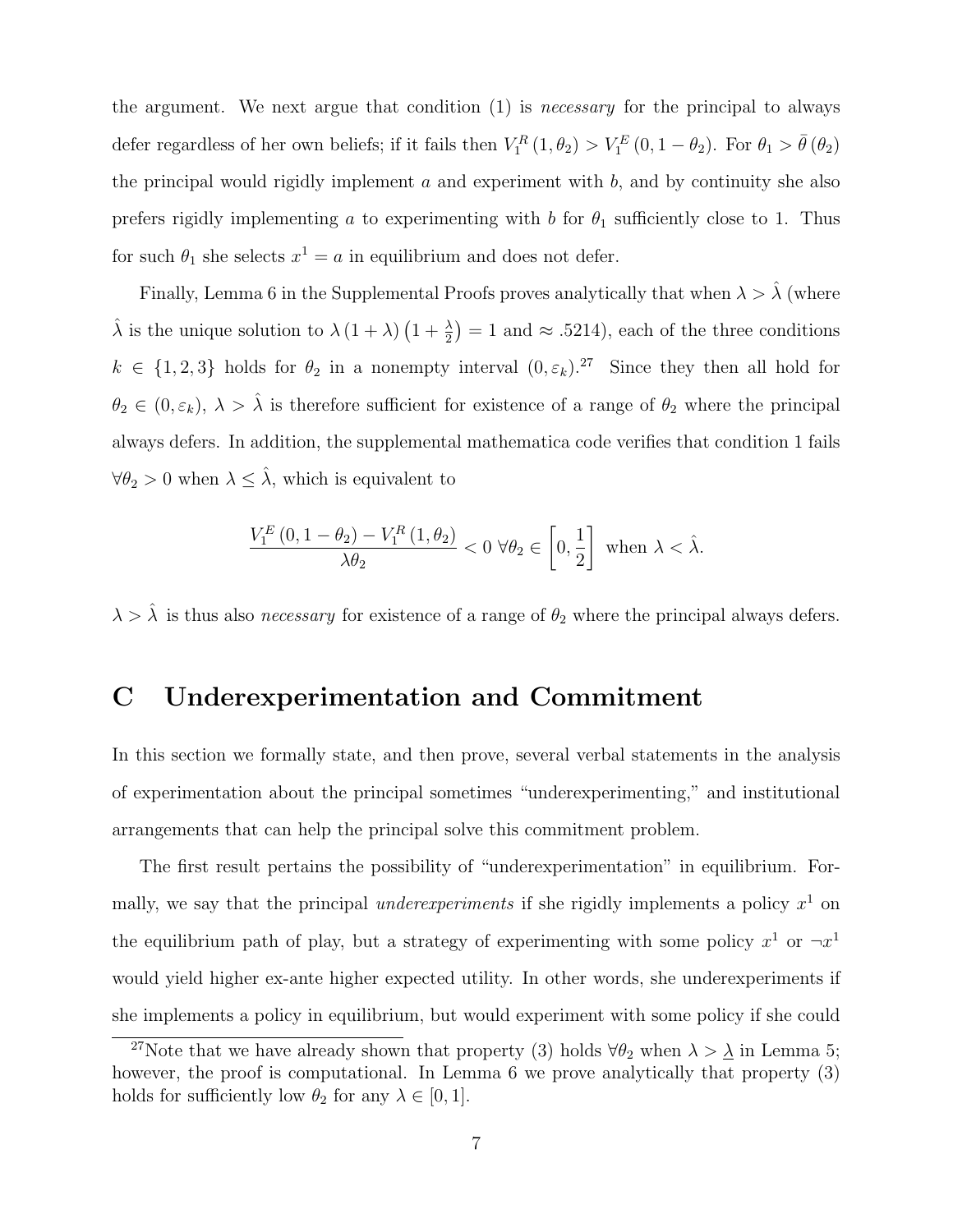commit to her entire two period strategy ex-ante.

Underexperimentation happens in the model because it is possible that a principal with relatively strong beliefs in favor of a policy would be better off ex-ante committing to experiment with that policy in order to better motivate the agent, but after actually observing failure she will want to renege on the experiment and persist with the initial policy. The agent will anticipate this rigidity, work accordingly, experimentation will collapse in equilibrium. Formally, we have the following result.

**Proposition C.1.** For some beliefs  $(\theta_1, \theta_2)$  the principal underexperiments. Conversely, the *principal never experiments with a policy in equilibrium when rigidly implementing some policy would yield higher ex-ante expected utility.*

The next result considers an institutional arrangement that can eliminate underexperimentation, and in particular that will result in the principal's "optimal policy experiment" becoming the equilibrium outcome. The phrase "optimal policy experiment" refers to the policy experiment that would yield the highest ex-ante expected utility if the principal could commit to her strategy ex-ante. The result states that creating exogenous "costs to rigidity" can induce the optimal policy experiment when she underexperiments.

**Proposition C.2.** For any beliefs  $(\theta_1, \theta_2)$  *s.t. the principal underexperiments, there is a cost c of maintaining policy after failure that makes her optimal policy experiment an equilibrium.*

The final result pertains to a model variant in which the principal can first "appoint" a player with different beliefs  $\hat{\theta}_1 \in [0, 1]$  to make decisions in her place, and *that* player and the agent will then play the equilibrium that is best for the "original" principal with beliefs  $\theta_1$ . In particular, we look for conditions under which the principal is strictly better off appointing somebody with beliefs that differ from her own. This yields the following result.

**Proposition C.3.** *Suppose that a principal with beliefs*  $\theta_1$  *could appoint a player with beliefs*  $\hat{\theta}_1$  to make policy decisions in her place. If appointing herself is not optimal, then any optimal appointee  $\hat{\theta}_1^*$  believes less strongly in the resulting policy  $x^{*1}$  than the principal does.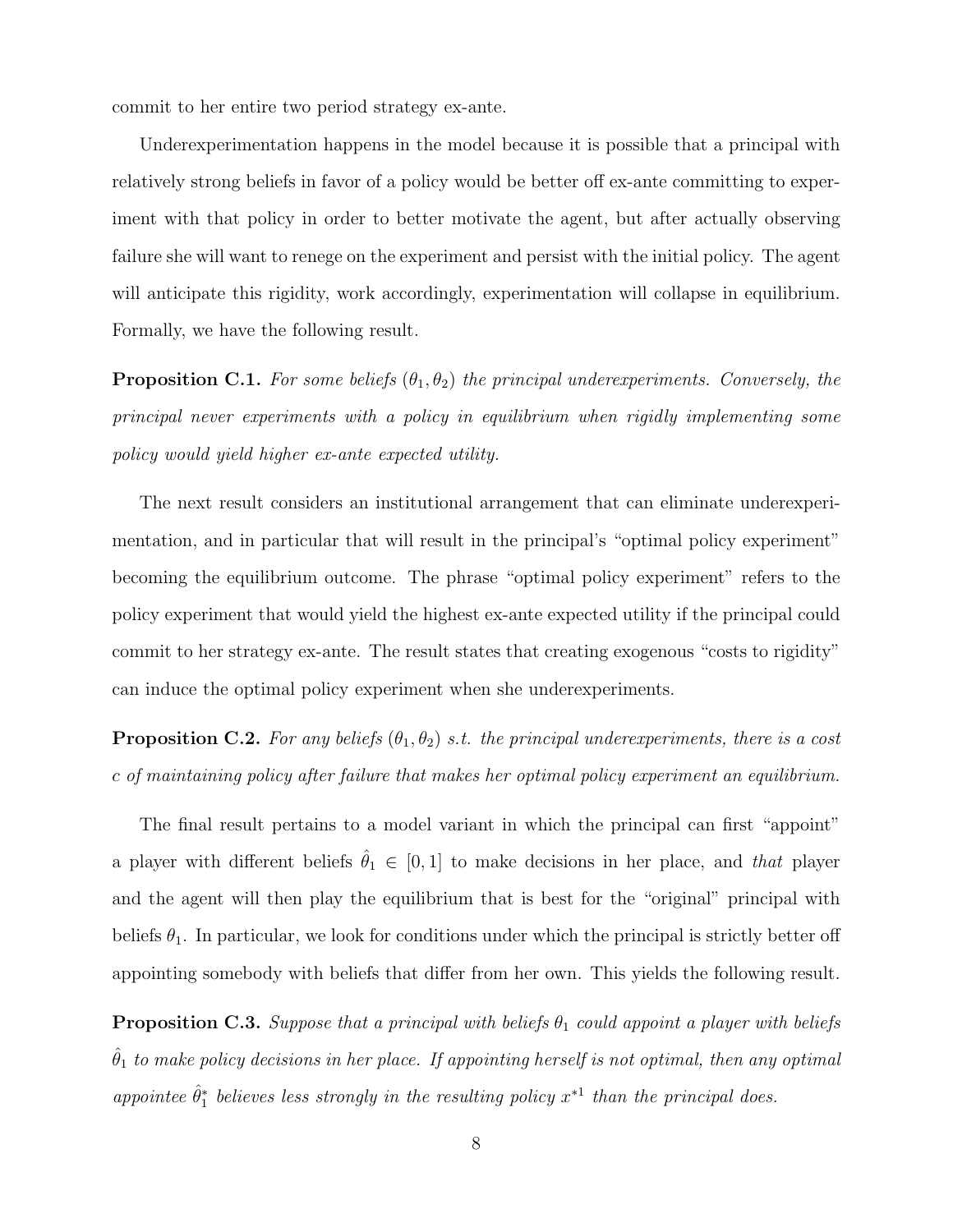The intuition here is that the principal would appoint somebody with different beliefs when she would like to commit ex-ante to experiment with some policy  $x^*$ <sup>1</sup>, but her beliefs are such that she must rigidly implement  $x^*$ <sup>1</sup> whenever she selects it, and so in equilibrium she either rigidly implements  $x^*$  or experiments with  $\neg x^*$ <sup>1</sup>. The optimal appointee will be anybody whose beliefs allow her to experiment with  $x^*$ <sup>1</sup>, and this must necessarily be somebody who believes less strongly in it.

#### Proofs of underexperimentation and commitment

Proof of Proposition C.1 First, there is never *over*experimentation in equilibrium, i.e., the principal never experiments with  $x^1$  when rigidly implementing either  $x^1$  or  $\neg x^1$  would be better. The former is immediately ruled out by Lemma 2. The latter also ruled out – if rigidly implementing  $\neg x^1$  were optimal with commitment then it must be better than experimenting with  $\neg x^1$ , and by implication the unique equilibrium of the subgame following  $\neg x^1$  without commitment; thus, the principal failing to choose it would be a contradiction.

Next, we there  $\exists (\theta_1, \theta_2)$  s.t. underexperimentation occurs, i.e. the principal rigidly implements  $x^1$  when experimenting would be better. In part 3 of Lemma 6 in the Supplemental Proofs we show there exists a nonempty interval of  $\theta_2$  s.t. the principal prefers rigidly implementing *b* to experimenting with *a* when  $\theta_1 = 1 - \bar{\theta}(1 - \theta_2)$ . By continuity, rigidly implementing *b* is thus the equilibrium outcome for  $\theta_1 = 1 - \bar{\theta}(1 - \theta_2) - \varepsilon$  when  $\varepsilon > 0$  is sufficiently close to 0, and it is also worse than experimenting with  $b$  since the agent's effort drops discretely. Formally,

$$
V_1^E \left( \bar{\theta} (1 - \theta_2), 1 - \theta_2 \right) = U_1 \left( e^E (1 - \theta_2), \bar{\theta} (1 - \theta_2), 1 - \theta_2, 1, 0 \right)
$$
  
=  $U_1 \left( e^E (1 - \theta_2), \bar{\theta} (1 - \theta_2), 1 - \theta_2, 1, 1 \right) > U_1 \left( e^R (1 - \theta_2), \bar{\theta} (1 - \theta_2), 1 - \theta_2, 1, 1 \right)$   
=  $V_1^R \left( \bar{\theta} (1 - \theta_2), 1 - \theta_2 \right)$ 

The first and last equalities follow from the definitions, the second follows from the definition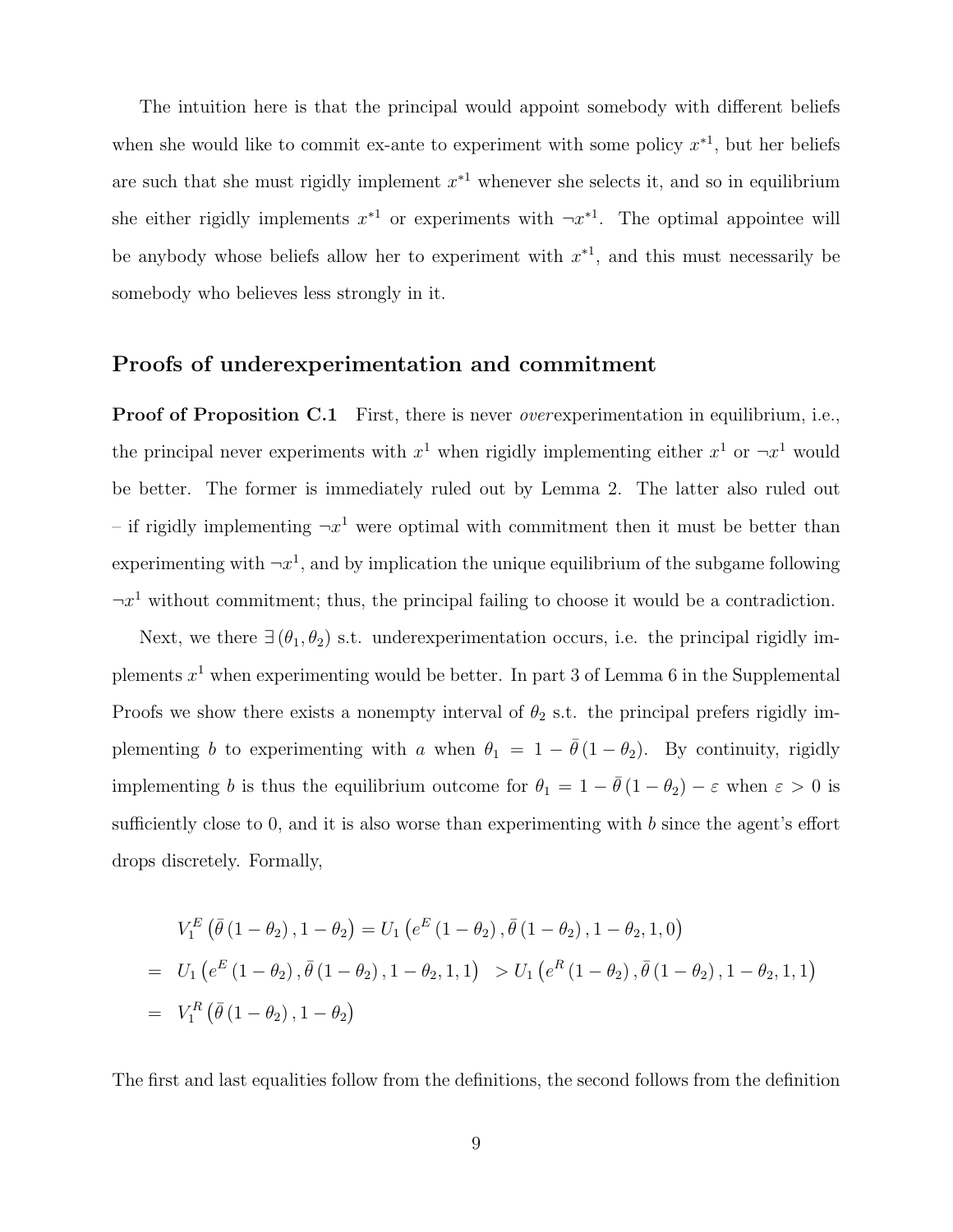of  $\bar{\theta}(\cdot)$ , and the inequality from  $U_1(\cdot)$  increasing in  $e^1$  and  $e^E(1-\theta_2) > e^R(1-\theta_2)$ .

**Proof of Proposition C.2** If there were an exogenous cost  $c > 0$  of maintaining policy after failure, then for experimentation to fail to be an equilibrium of the subgame following policy *x* requires that the principal prefer to reselect *x* given initial effort  $e^{E}(P_2(\omega = x))$ , the players' resulting posterior beliefs, *and* the cost *c*. This condition is,

$$
h\left(e^{E}\left(P_{2}\left(\omega=x\right)\right), P_{1}\left(\omega=x\right)\right) - \frac{c}{\lambda} > 1 - h\left(e^{E}\left(P_{2}\left(\omega=x\right)\right), P_{2}\left(\omega=x\right)\right)
$$

Now suppose the principal underexperiments by rigidly implementing policy  $x^{1*} = a$ when  $c = 0$ . Experimenting must then be the unique equilibrium of the subgame following *b*, it will remain so with any higher cost  $c > 0$ , and also rigidly implementing *a* is better than experimenting with *b*. So experimenting with *a* must be the optimal policy experiment, but not an equilibrium of the subgame following *a* without commitment. However, it will become one when

$$
c \geq \lambda \left( h \left( e^{E} \left( \theta_{2} \right), \theta_{1} \right) - \left( 1 - h \left( e^{E} \left( \theta_{2} \right), \theta_{2} \right) \right) \right),
$$

and so the principal will select it in equilibrium. A symmetric argument holds when the principal underexperiments by rigidly implementing  $b$ .

**Proof of Proposition C.3** Suppose appointing herself is not optimal; then for a principal with beliefs  $\theta_1$ , the resulting equilibrium  $(x^*, s^*)$  is strictly worse than the equilibrium that would result if an optimal appointee with beliefs  $\hat{\theta}_1$  were making policy decisions. Denote this equilibrium  $(\hat{x}, \hat{s})$ . First note  $\hat{s}$  must not an equilibrium experimentation decision the subgame following  $\hat{x}$  for  $\theta_1$  (since otherwise the principal would choose it). We next argue that  $\hat{s} = E$ . If  $\hat{s} = R$  then by implication experimenting must be an equilibrium of the subgame following  $x^1 = \hat{x}$  for  $\theta_1$ ; but then by Lemma 2 it is also strictly better than rigidly implementing  $\hat{s}$  and we have a contradiction. Finally, since  $(\hat{x}, \hat{s} = E)$  is an equilibrium of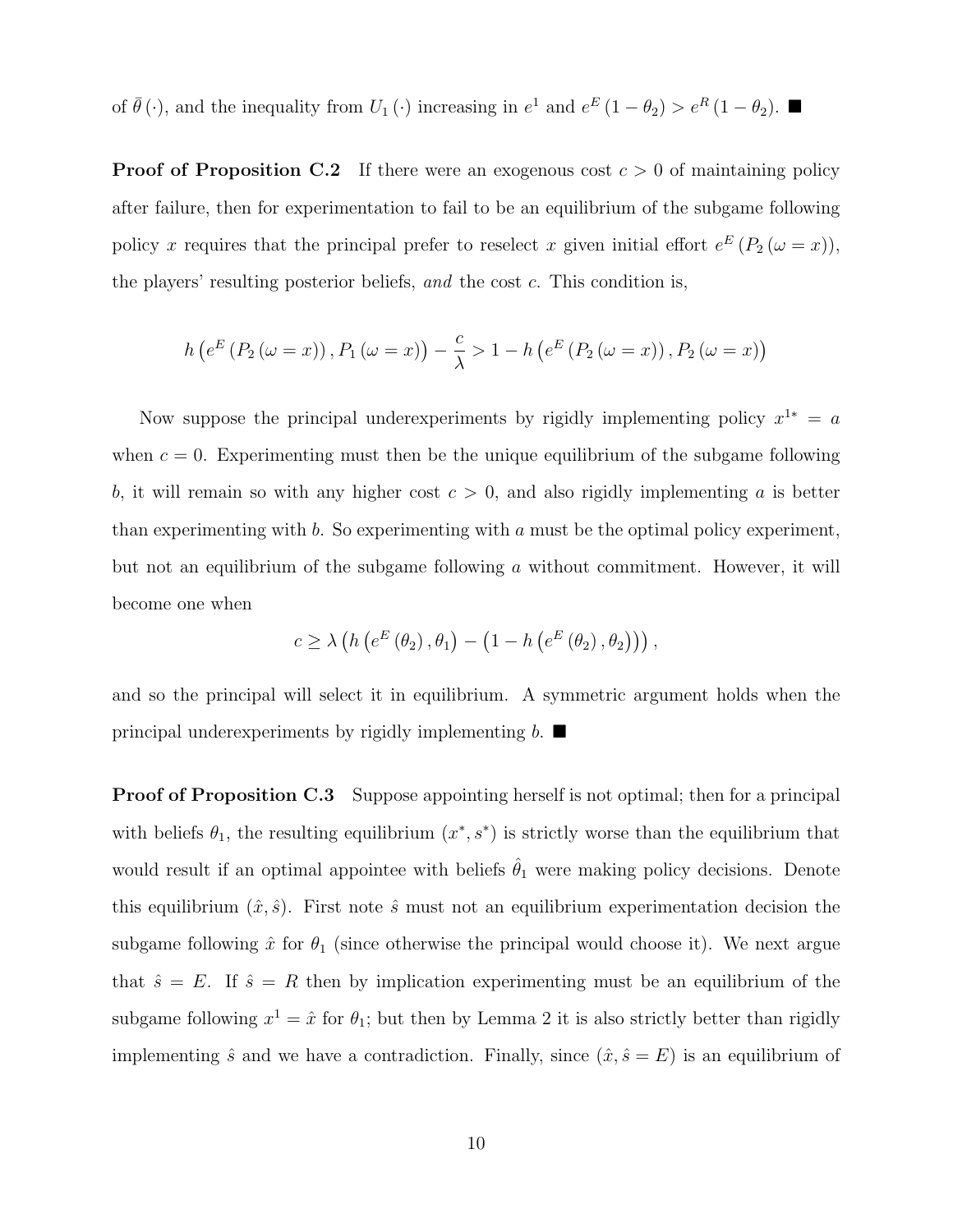the subgame following  $\hat{x}$  for  $\hat{\theta}_1$  but not  $\theta_1$ , it follows that

$$
h\left(e^{E}\left(P_{2}\left(\omega=\hat{x}\right)\right),\hat{P}_{1}\left(\omega=\hat{x}\right)\right) < 1 - h\left(e^{E}\left(P_{2}\left(\omega=\hat{x}\right)\right),P_{2}\left(\omega=\hat{x}\right)\right) \\
&< h\left(e^{E}\left(P_{2}\left(\omega=\hat{x}\right)\right),P_{1}\left(\omega=\hat{x}\right)\right),
$$

implying  $\hat{P}_1(\omega = \hat{x}) < P_1(\omega = \hat{x})$ .

### D Supplemental Proofs

In this section we prove a sequence of lemmas that are employed in the previous proofs.

 ${\bf Lemma~1.}$  *Say that the agent's problem is "well-behaved" when*  $e^*\left(\theta,\eta_1,\eta_2\right)=\arg\max$  $e \in [0,1]$  $(U(e, \theta, \eta_1, \eta_2))$ *is unique and*  $\in (0,1)$ *. The set of*  $\lambda$  *s.t. the agent's problem is well-behaved*  $\forall (\theta \in (0,1), \eta_1, \eta_2)$  *is an interval*  $\lambda \in [0, \bar{\lambda})$ *, where*  $\bar{\lambda} \in \left(\frac{\sqrt{5}-1}{2}, \sqrt{3}-1\right)$  *and is*  $\approx$  .68466*.* 

Proof: First, it is simple to verify that the derivative of the agent's objective function  $U(e, \theta, \eta_1, \eta_2)$  from the proof of Propositions 1 and 2 in the main appendix is:

$$
\frac{\partial U\left(e, \theta, \eta_1, \eta_2\right)}{\partial e} = \frac{1}{\lambda} \left( -e + \lambda \theta \left(1 + \frac{\lambda}{2} \eta_1 \left[k\left(e, \theta\right) + \eta_2\right] \right) \right),\,
$$

where  $k(e, \theta) = (1 - h(e, \theta))^2$ .

Second, observe  $\frac{\partial U}{\partial e} > 0$  at  $e = 0$ , and that  $\frac{\partial U}{\partial e}$  is convex in *e*, which follows from the convexity of  $k(e, \theta)$ . The set of maximizers is thus either a singleton in the interior (the first and possibly only point where the FOC is satisfied), a singleton on the boundary  $e = 1$ , or a pair where one of the two elements is  $e = 1$ . This further implies that whenever the problem is not "well behaved,"  $e = 1$  is a maximizer.

Third, observe that  $\frac{\partial^2 U}{\partial e \partial \lambda} = \frac{e}{\lambda^2} + \frac{\theta}{2} \eta_1 (k (e, \theta) + \eta_2) > 0$ . Thus by Milgrom and Shannon (1994) the set of maximizers of  $U(\cdot)$  is weakly increasing in  $\lambda$ . This implies that the set of  $\lambda$ s.t. the problem is well behaved for a given  $(\eta_1, \eta_2, \theta)$  is an interval; if it were well behaved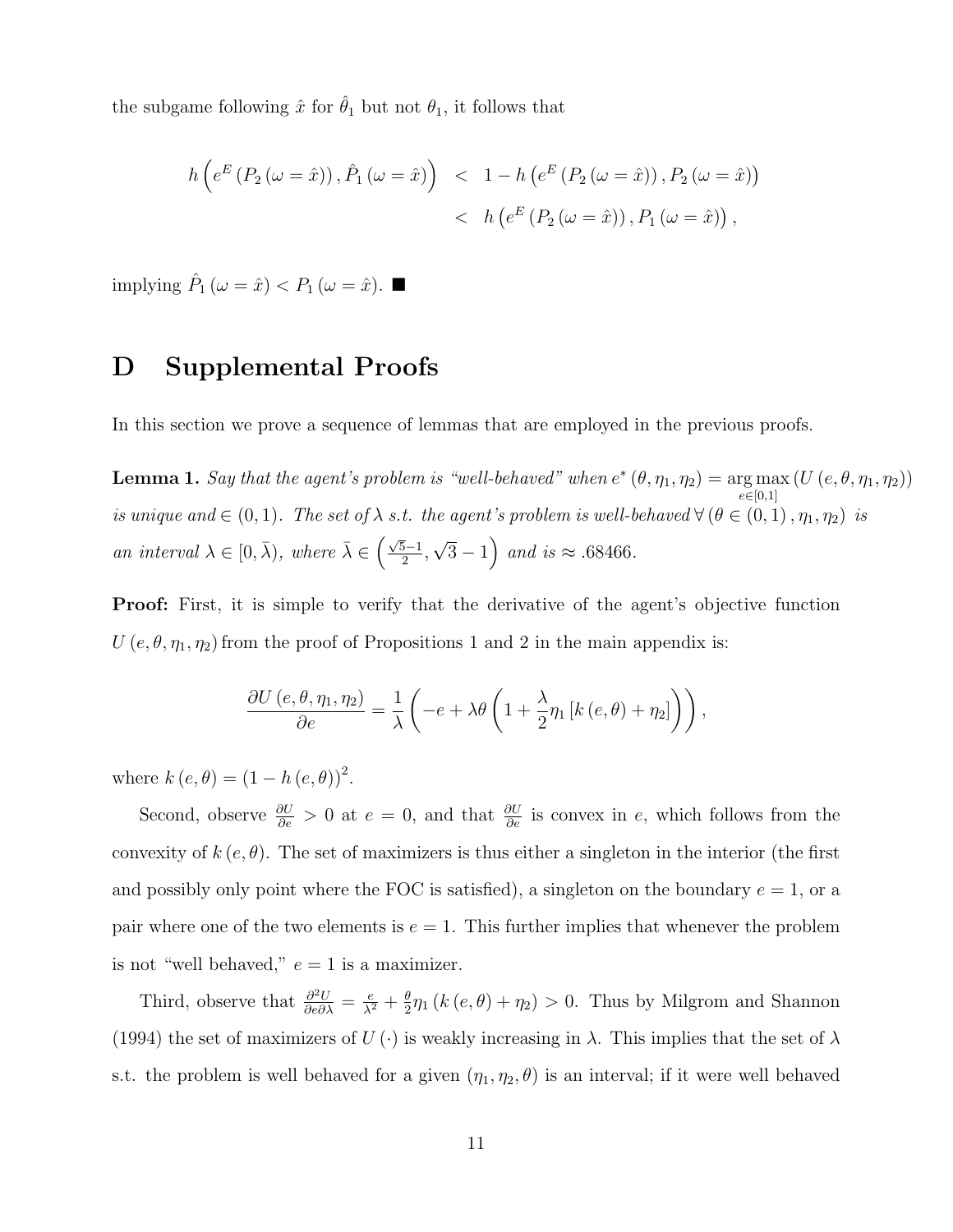for  $\lambda'$  but not  $\lambda'' < \lambda'$ , then  $e = 1$  would be a maximizer for the former but not the latter, contradicting weak set increasingness. Lastly, this implies that the set of  $\lambda$  that are well behaved for *all* feasible parameters  $\forall (\theta \in (0,1), \eta_1, \eta_2)$  is also an interval  $[0, \overline{\lambda})$ ; if it were not then it would also not an interval for some specific profile of parameters  $(\eta_1, \eta_2, \theta)$ , a contradiction.

We can bound  $\lambda$  below and above analytically, and computationally compute an estimated value. We must have  $\bar{\lambda} > \frac{\sqrt{5}-1}{2}$  since the problem is strictly concave for all feasible parameters (and by implication well behaved) when  $\frac{\partial U}{\partial e}\Big|_{e=1} = -\frac{1}{\lambda} + \theta \left(1 + \frac{\lambda}{2}\eta_1(1 + \eta_2)\right) \leq -\frac{1}{\lambda} + (1 + \lambda)$ 0, which holds i.f.f.  $\lambda < \frac{\sqrt{5}-1}{2}$ . We also must have  $\overline{\lambda} < \sqrt{3}-1$  since best-response effort at  $\theta = 1$  when the principal experiments is  $e^*(1,1,1) = \lambda \left(1 + \frac{\lambda}{2}\right) < 1$  i.f.f.  $\lambda < \sqrt{3} - 1$ . In the supplemental mathematica code to this document, we verify that  $\lambda \approx .68466$ . Since the set of maximizers is weakly increasing in  $\eta_2$  (by  $\frac{\partial^2 U}{\partial e \partial \eta_2} = \lambda \theta > 0$ ), to find  $\bar{\lambda}$  it suffices to check that the problem is well-behaved  $\forall \theta$  when  $\eta_2 = 1$ . We thus identify  $\lambda$  by compute the highest  $\lambda$  s.t.  $\forall \theta \in [0, 1]$ , the agent's utility at the lowest solution to the first-order condition is greater than his utility from  $e = 1$ .

Lemma 2. *The following two statements hold when the principal can play mixed strategies.*

- *(i)* Whenever experimenting is an equilibrium of the subgame following initial policy  $x^1 \in$ *{a, b}, then it is also the optimal (pure or mixed) strategy for the principal if she could precommit to her responses to success and failure.*
- *(ii)* Whenever experimenting with  $x^1 = a$  is not an equilibrium of the subgame following  $x^1 \in \{a, b\}$ , then the unique equilibrium is rigid implementation.

(Part 1) Because of symmetry we can restrict attention to the subgame following  $x^1 = a$ . We first must characterize the agent's best response effort  $\arg \max_{z} \{ U_2(e, \theta_2, p_s, p_f) \}$  to a  $e \in [0,1]$ general mixed strategy by the principal in the Game with Learning as characterized in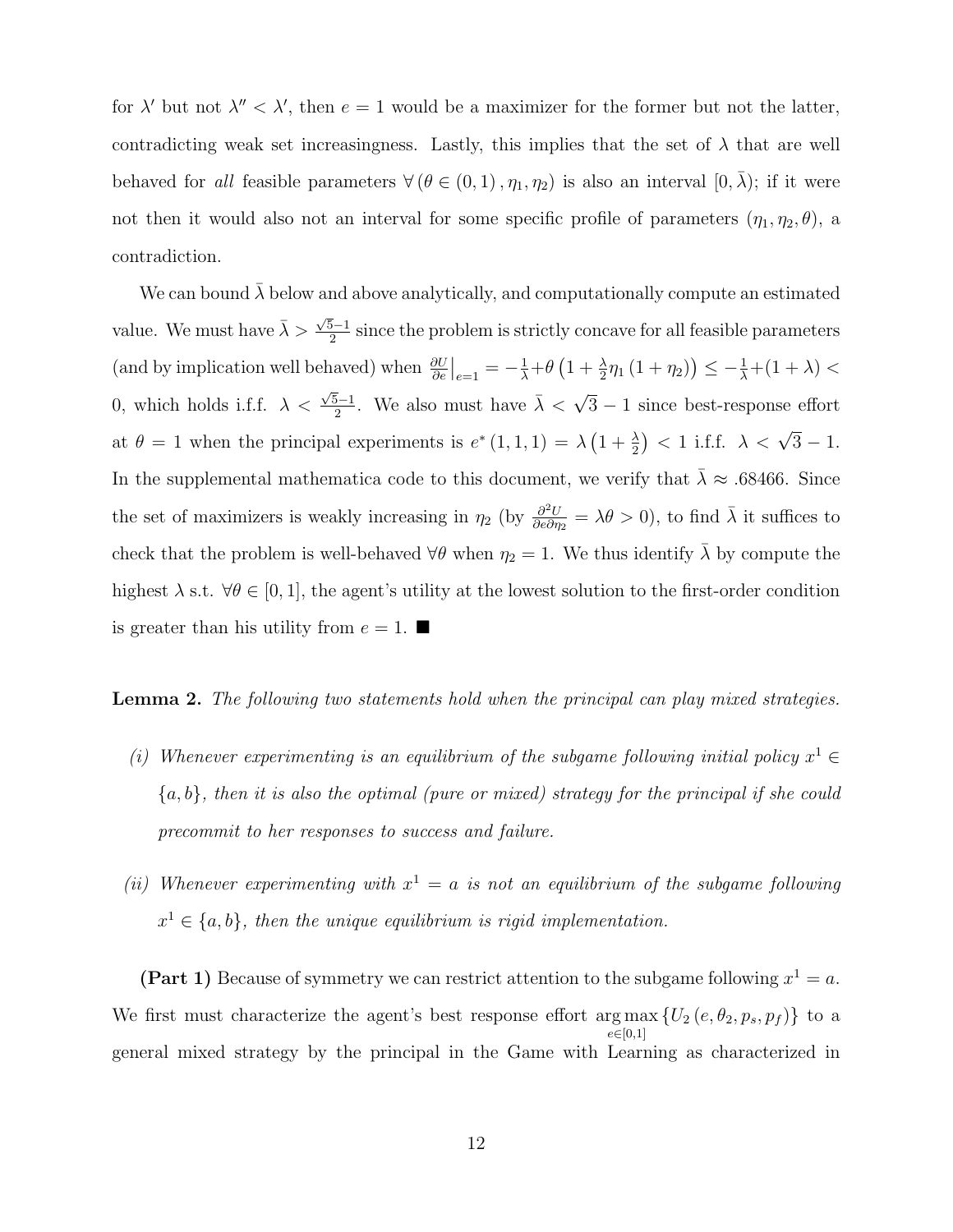Appendix A. Taking the derivative of equation (A.1) w.r.t. *e* yields:

$$
\frac{\partial U_2(e, \theta, p_s, p_f)}{\partial e} = \frac{1}{\lambda} \left( -e + \lambda \theta \left( 1 + \frac{\lambda}{2} \left[ k(e, \theta) + (p_s - p_f) \right] \right) \right).
$$

Now, it is easily verified that  $\frac{\partial U_2(e, \theta, p_s, p_f)}{\partial e} = \frac{\partial U(e, \theta, 1, p_s - p_f)}{\partial e}$ , where  $U(\cdot)$  is the form of the agent's objective function that we used in the Main Appendix, which amalgamated payoffs from the NLB and the GWL, but did not account for principal mixed strategies. This means we can "piggyback" off of the analysis of that problem in Lemma 1. First, it remains true that the agent's problem is well behaved  $\forall (\theta, p_s, p_f)$  when  $\lambda < \overline{\lambda}$ . Second, when  $\lambda < \overline{\lambda}$  we have that (i) arg max  $e \in [0,1]$  ${U_2 (e, \theta_2, p_s, p_f)} = e^*(\theta, 1, p_s - p_f)$  where  $e^*(\theta, \eta_1, \eta_2)$  is the maximizer of  $U(\theta, \eta_1, \eta_2)$ , and (ii)  $e^*(\theta, 1, p_s - p_f)$  is strictly increasing in  $p_s$  and strictly decreasing in  $p_f$ by  $\frac{\partial^2 U}{\partial e \partial \eta_2} = \lambda \theta > 0$  and Theorem 1 of Edlin and Shannon (1998). For notational simplicity, for the remainder of the proof we will write  $e^*(\theta, 1, p_s - p_f)$  as  $\hat{e}(\theta, p_s - p_f)$  so as not to carry around unecessary terms.

(Part 2) We now prove (i). Employing the characterization in Appendix A, the principal's utility from choosing  $x^1 = a$  if she could precommit to her responses to success and failure  $(p_s, p_f)$  would be  $U_1(\hat{e}(\theta_2, p_s - p_f), \theta_1, \theta_2, p_s, p_f)$ . It is easily verified that  $U_1(\cdot)$  is strictly increasing in  $p_s$  holding first period effort *e* fixed, and increasing in *e* when  $p_s = 1$ . Also recall that  $\hat{e}$  ( $\theta_2$ ,  $p_s - p_f$ ) is increasing in  $p_s$ . Hence,

$$
U_1\left(\hat{e}\left(\theta_2, p_s - p_f\right), \theta_1, \theta_2, p_s, p_f\right) < U_1\left(\hat{e}\left(\theta_2, p_s - p_f\right), \theta_1, \theta_2, 1, p_f\right) < U_1\left(\hat{e}\left(\theta_2, 1 - p_f\right), \theta_1, \theta_2, 1, p_f\right)
$$

and the optimal choice after success is therefore to always stay, i.e.  $p_s^* = 1$ . This feature is shared with the baseline model without commitment. Intuitively, the reason is that a higher probability of staying with the initial policy after success is both interim-better for the principal, and also better motivates the agent ex-ante.

Given the above analysis, the principal's optimal choice after policy failure satisfies  $p_f^* \in$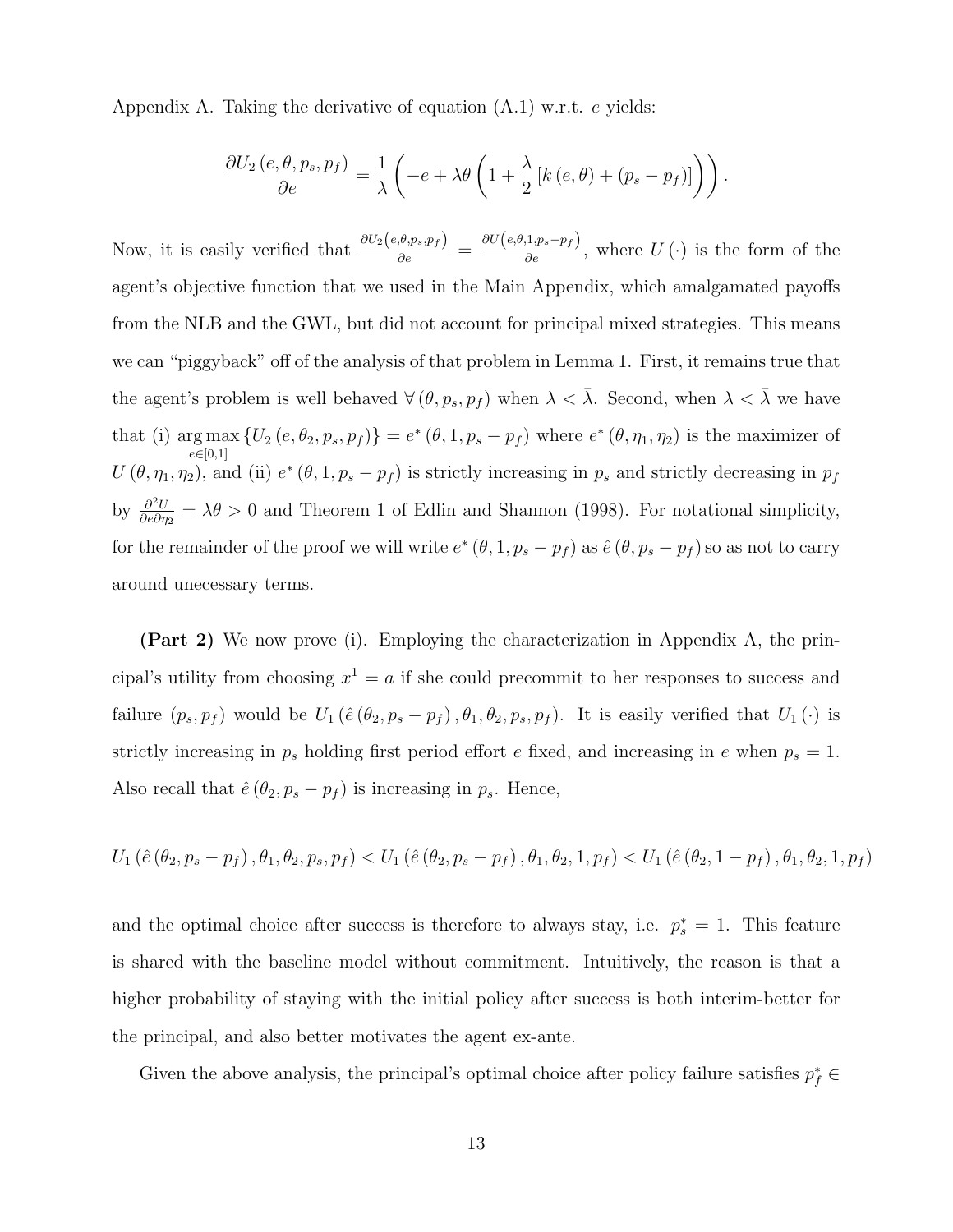arg max<sub> $p_f \in [0,1]$ </sub>  $\{U_1 (\hat{e} (\theta_2, 1 - p_f), \theta_1, \theta_2, 1, p_f)\}$ . Now her utility  $U_1 (\cdot)$  can be rewritten as,

$$
\theta_1 e \cdot (1 + \lambda p_s)
$$
  
+ 
$$
(1 - \theta_1 e) \cdot \lambda (p_f \cdot h (e, \theta_1) h (e, \theta_2) + (1 - p_f) \cdot (1 - h (e, \theta_1)) (1 - h (e, \theta_2))),
$$

and it is easily verified that this is decreasing in  $p_f$  whenever  $h(e, \theta_1) \leq 1 - h(e, \theta_2)$ , i.e., if posteriors after failure are s.t. it is better to switch. If experimenting is an equilibrium of the subgame  $x^1 = a$  then by definition this property holds for  $e = \hat{e}(\theta_2, 1)$  (see equilibrium conditions in Appendix A). In addition, recall that  $U_1(\cdot)$  is increasing in *e* when  $p_s = 1$  and that  $\hat{e}$  ( $\theta_2$ , 1 –  $p_f$ ) is decreasing in  $p_f$ . Combining these observations yields,

$$
U_1 (\hat{e} (\theta_2, 1), \theta_1, \theta_2, 1, 0) > U_1 (\hat{e} (\theta_2, 1), \theta_1, \theta_2, 1, p_f) > U_1 (\hat{e} (\theta_2, 1 - p_f), \theta_1, \theta_2, 1, p_f)
$$

whenever experimenting is an equilibrium. Consequently  $(p_s^* = 1, p_f^* = 0)$ , i.e. experimenting, is the optimal strategy with commitment.

(Part 3) We now prove (ii). If experimentation is not an equilibrium of the subgame fol- $\sigma$  lowing  $x^1 = a$ , then by the equilibrium characterization in Appendix A,  $h\left(\hat{e}\left(\theta_2, 1 - p_f^a\right), \theta_1\right) >$  $1 - h\left(\hat{e}\left(\theta_2, 1 - p_f^a\right), \theta_2\right)$  when  $p_f^a = 0$ . Another equilibrium with  $p_f^a > 0$  would require that the l.h.s.  $\leq$  r.h.s. – but this cannot be since  $\hat{e}$   $(\theta_2, 1 - p_f^a)$  is decreasing in  $p_f^a$ , so the l.h.s. is increasing and the r.h.s. is decreasing.  $\blacksquare$ 

**Lemma 3** (Preference Monotonicity). *For all*  $(s, s') \in \{R, E\}^2$ ,

$$
V_1^s \left( \hat{\theta}_1, \theta_2 \right) > V_1^{s'} \left( 1 - \hat{\theta}_1, 1 - \theta_2 \right) \to V_1^s \left( \theta_1, \theta_2 \right) > V_1^{s'} \left( 1 - \theta_1, 1 - \theta_2 \right) \text{ for all } \theta_1 > \hat{\theta}_1.
$$

*In words, fixing the principal's experimentation decisions down each path of play, if she prefers*  $x^1 = a$  *given beliefs*  $\hat{\theta}_1$  *then she also prefers it for any higher belief.* 

Proof: Because the principal's expected utility for each first period policy is linear in her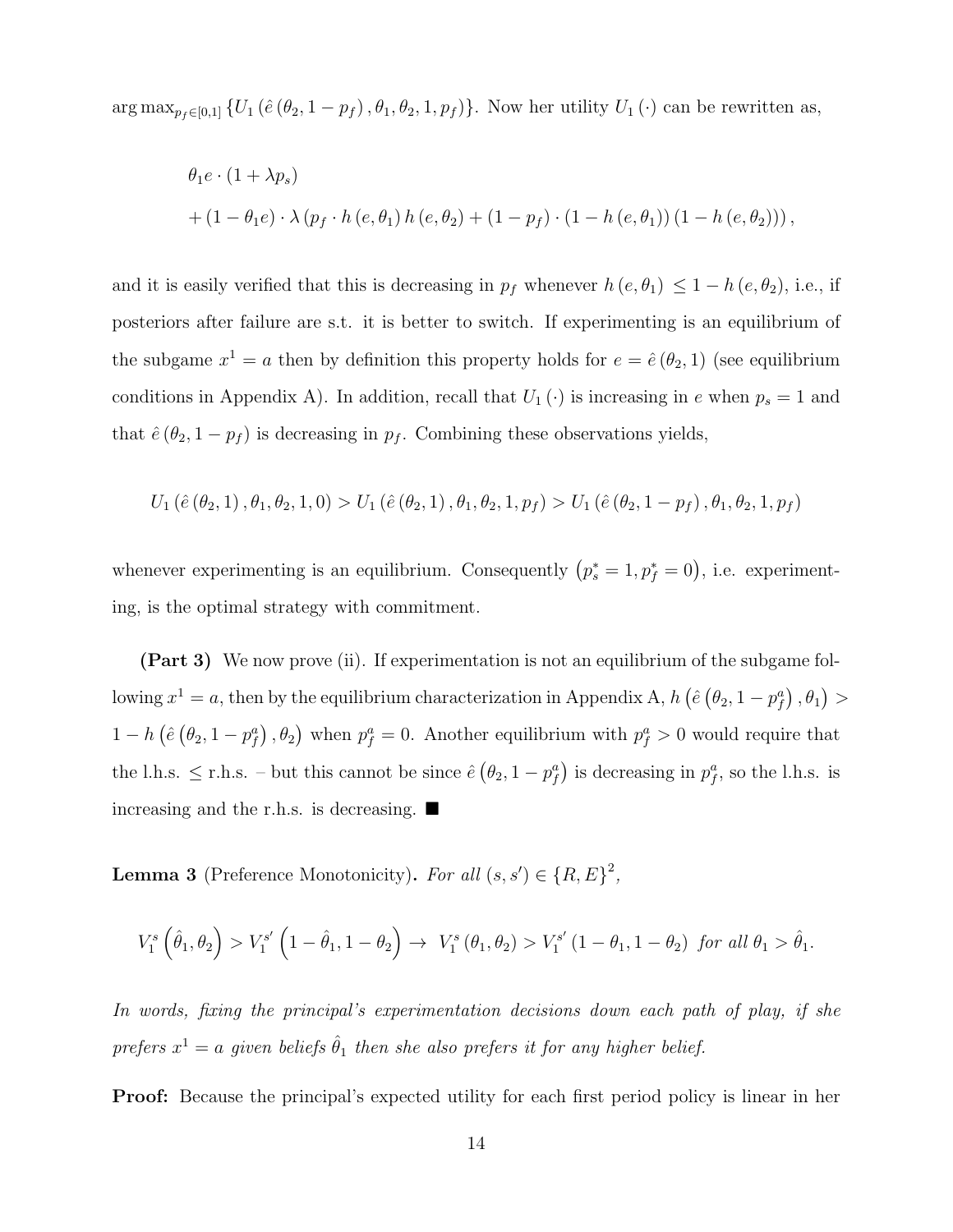prior beliefs (holding her future experimentation decisions fixed), a nonmonotonicity would imply that  $x^1 = b$  is better when  $\omega = a$  and  $x^1 = a$  is better when  $\omega = b$ . The former could not be true if she is rigidly implementing *b* since it would always fail, and the latter could not be true if she is rigidly implementing *a*. Thus, a nonmonotonicity requires that she be experimenting down both paths of play. To rule it out, it therefore suffices to show that experimenting with *b* is better than experimenting with *a* when  $\omega = b$  (given the agent is predisposed to *b*, i.e.  $\theta_2 \leq \frac{1}{2}$ ). This is,

$$
(1 + \lambda) e^{E} (1 - \theta_2) > \lambda \left(1 - h\left(e^{E} (\theta_2), \theta_2\right)\right)
$$

Applying the definition from Appendix A, we know  $e^{E} (1 - \theta) > \lambda (1 - \theta) \rightarrow$  the l.h.s. is  $> (1 + \lambda) \lambda (1 - \theta_2)$ . Also,  $e^E(\theta_2) < \lambda \theta_2 (1 + \lambda) \rightarrow$  the r.h.s.  $< \frac{\lambda (1 - \theta_2)}{1 - \theta_2^2 \lambda (1 + \lambda)}$ . The above inequality will thus hold when

$$
(1+\lambda)\lambda(1-\theta_2) > \frac{\lambda(1-\theta_2)}{1-\theta_2^2\lambda(1+\lambda)} \iff (1+\lambda)^2 < \frac{1}{\theta_2^2}.
$$

The l.h.s. is  $\lt$  the r.h.s.  $\forall \theta_2 \leq \frac{1}{2}$  when  $\lambda \lt 1$ , which always holds by assumption since  $\lambda < \bar{\lambda} < 1.$ <br> $\blacksquare$ 

Lemma 4. *The principal strictly prefers experimenting with b to experimenting with a when*  $\theta_1 = 1 - \theta_2 \text{ and } \theta_2 < \frac{1}{2}.$ 

**Proof:** Let  $\phi(\theta_2) = \lambda \theta_2 (1 + \frac{\lambda}{2} (k (e^{E}(\theta_2), \theta_2) + 1)) (1 + \lambda) - \lambda (1 - h (e^{E} (1 - \theta_2), 1 - \theta_2));$ this is the principal's utility difference between experimenting with  $a$  and experimenting with *b* when  $\omega = a$ . Applying symmetry, her expected utility difference between experimenting with *a* and experimenting with *b* with prior  $\theta_1$  is  $\theta_1 \phi(\theta_2) - (1 - \theta_1) \phi(1 - \theta_2)$ . We now wish to show that this is  $< 0$  when  $\theta_1 = 1 - \theta_2$  given that  $\theta_2 < \frac{1}{2}$ , i.e.

$$
(1 - \theta_2) \phi(\theta_2) - \theta_2 \phi(1 - \theta_2) < 0 \iff \frac{\phi(\theta_2)}{\lambda \theta_2} - \frac{\phi(1 - \theta_2)}{\lambda(1 - \theta_2)} < 0 \text{ when } \theta_2 < \frac{1}{2}.
$$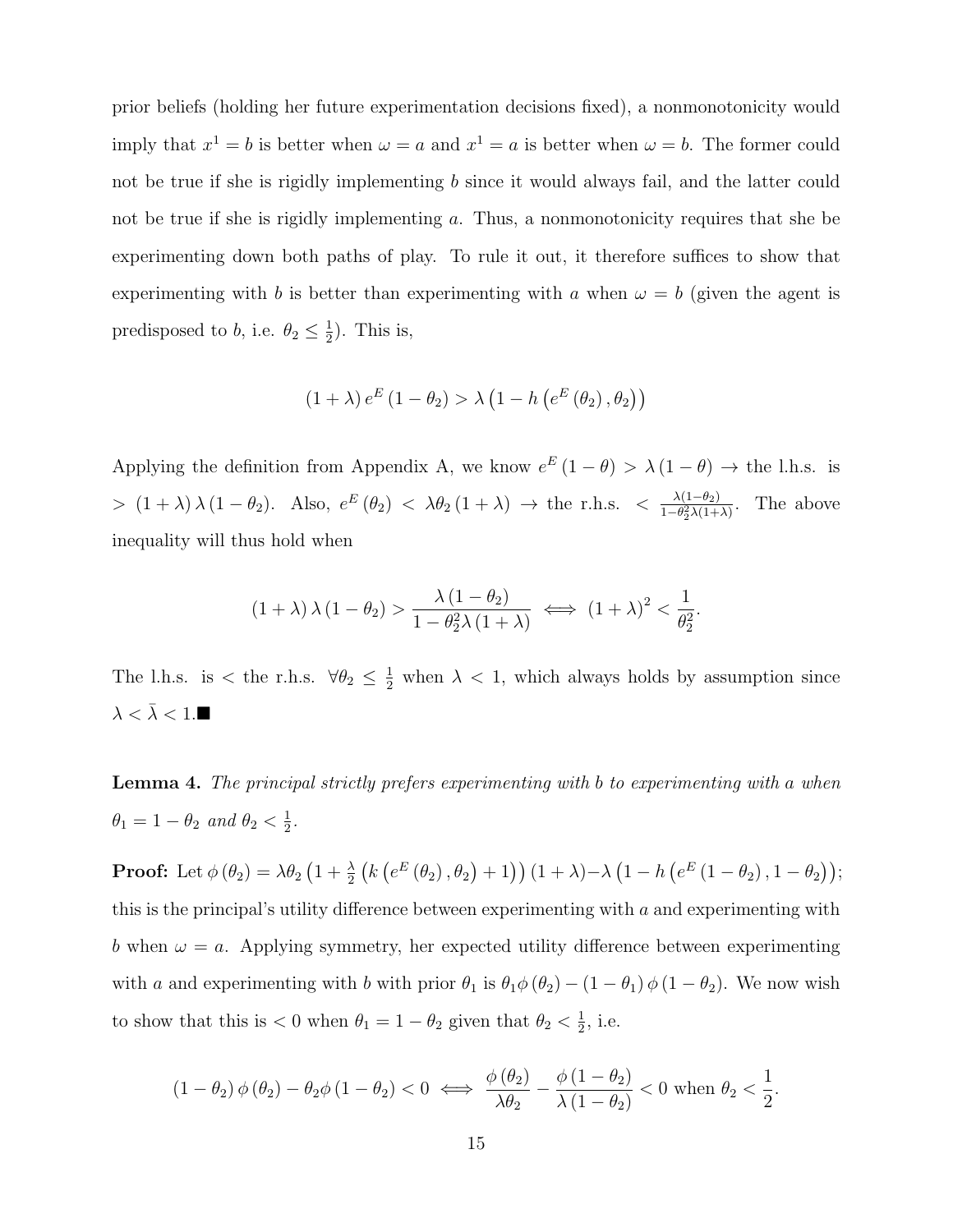It is simple to verify that

$$
\frac{\phi(\theta_2)}{\lambda\theta_2} = \left(1 + \frac{\lambda}{2} \left(k \left(e^{E}(\theta_2), \theta_2\right) + 1\right)\right) \left(1 + \lambda\right) - \frac{1}{1 - e^{E} \left(1 - \theta_2\right) \cdot \left(1 - \theta_2\right)},
$$

and by symmetry it suffices to show that  $\frac{\phi(\theta_2)}{\lambda \theta_2} - \frac{\phi(1-\theta_2)}{\lambda(1-\theta_2)} > 0$  when  $\theta_2 > \frac{1}{2}$ . Using substitution and rearranging, we then have that  $\frac{\phi(\theta_2)}{\lambda \theta_2} - \frac{\phi(1-\theta_2)}{\lambda(1-\theta_2)} > 0 \iff$ 

$$
\frac{\theta_2 e^E(\theta_2) - (1 - \theta_2) e^E(1 - \theta_2)}{(1 - \theta_2 e^E(\theta_2)) \cdot (1 - (1 - \theta_2) e^E(1 - \theta_2))} > \frac{\lambda}{2} (1 + \lambda) \left( k \left( e^E(1 - \theta_2), 1 - \theta_2 \right) - k \left( e^E(\theta_2), \theta_2 \right) \right)
$$
\n(D.1)

Since the denominator of the l.h.s. is  $< 1$ , and  $1 + \lambda < 2$ , the above inequality holds if the following yet stronger inequality holds,

$$
\theta_2 e^{E} (\theta_2) - (1 - \theta_2) e^{E} (1 - \theta_2) > \lambda \left( k \left( e^{E} (1 - \theta_2), 1 - \theta_2 \right) - k \left( e^{E} (\theta_2), \theta_2 \right) \right). \tag{D.2}
$$

Now again substituting in the definition of  $e^E(\cdot)$ , the l.h.s. can be rewritten

$$
\lambda \left( \left(2\theta_2 - 1\right) \left(1 + \frac{\lambda}{2}\right) + \frac{\lambda}{2} \left(\theta_2^2 k \left(e^{E} \left(\theta_2\right), \theta_2\right) - \left(1 - \theta_2\right)^2 k \left(e^{E} \left(1 - \theta_2\right), 1 - \theta_2\right)\right)\right),
$$

implying that the desired inequality holds i.f.f.

$$
(2\theta_2 - 1)\left(1 + \frac{\lambda}{2}\right) > \left(1 + \frac{\lambda}{2}\left(1 - \theta_2\right)^2\right)k\left(e^E\left(1 - \theta_2\right), 1 - \theta_2\right) - \left(1 + \frac{\lambda}{2}\theta_2^2\right)k\left(e^E\left(\theta_2\right), \theta_2\right)
$$

It is easily verified that the r.h.s.  $\langle (1 + \frac{\lambda}{2}) (k (e^{E} (1 - \theta_2), 1 - \theta_2) - k (e^{E} (\theta_2), \theta_2))$  when  $\theta_2 > \frac{1}{2}$ , implying that the above inequality holds if the following yet stronger inequality holds:

$$
2\theta_2 - 1 > k \left( e^E \left( 1 - \theta_2 \right), 1 - \theta_2 \right) - k \left( e^E \left( \theta_2 \right), \theta_2 \right) \tag{D.3}
$$

We now show that eqn. (*D.3*) holds. Substituting in the definition of  $k(\cdot)$ , observing that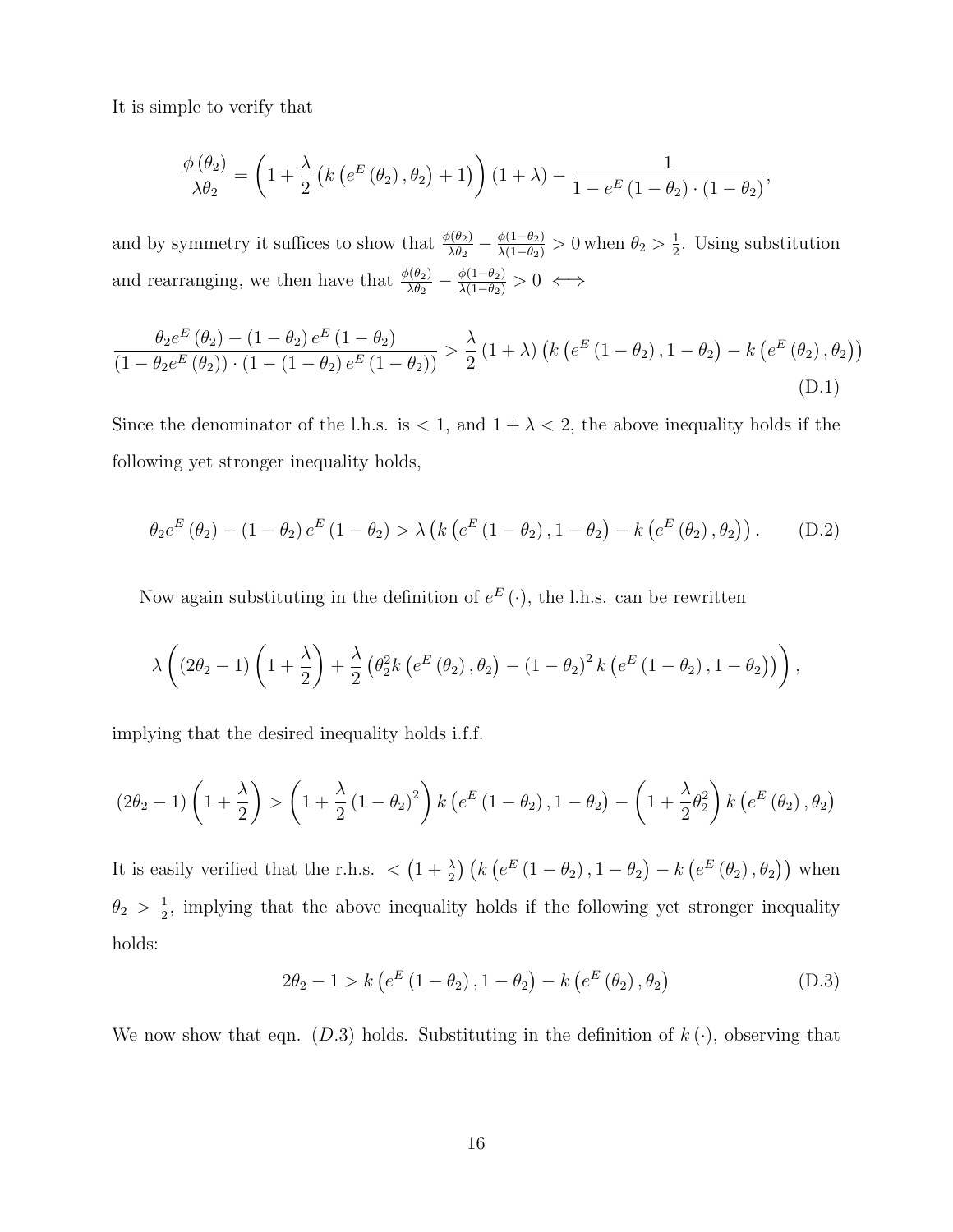$2\theta_2 - 1 = \theta_2^2 - (1 - \theta_2^2)$ , and rearranging, we have that the inequality is equivalent to

$$
\theta_2^2 \left( 1 - \frac{1}{\left( 1 - (1 - \theta_2) e^E (1 - \theta_2) \right)^2} \right) > \left( 1 - \theta_2 \right)^2 \left( 1 - \frac{1}{\left( 1 - \theta_2 e^E (\theta_2) \right)^2} \right)
$$

Since  $e^{E}(\theta_2)$  is increasing in  $\theta_2$ , this clearly holds because  $(1 - \theta_2) e^{E}(1 - \theta_2) < \theta_2 e^{E}(\theta_2)$ when  $\theta_2 > \frac{1}{2}$ . The desired property is hence shown.

**Lemma 5.** For all  $\theta_2$  *s.t.*  $1 - \bar{\theta} (1 - \theta_2) > \frac{1}{2}$ , the principal weakly prefers rigidly implement*ing b to experimenting with a when*  $\theta_1 = 1 - \overline{\theta}(1 - \theta_2)$ *.* 

**Proof:** Observe that  $1 - \bar{\theta}(1 - \theta_2)$  is = 1 at  $\theta_2 = 0$ , less than  $\frac{1}{2}$  at  $\theta_2 = \frac{1}{2}$ , and strictly decreasing in  $\theta_2$ . Thus, there exists some unique  $\hat{\theta}_2$  satisfying  $1 - \bar{\theta} \left(1 - \hat{\theta}_2\right) = \frac{1}{2}$  s.t. the set of beliefs  $\left[\frac{1}{2}, 1 - \bar{\theta}(1 - \theta_2)\right]$  where the principal would rigidly implement *b* in that subgame is nonempty if and only if  $\theta_2 < \hat{\theta}_2$ . Note that  $\hat{\theta}_2$  is a function of  $\lambda$  so we henceforth write  $\hat{\theta}_2(\lambda)$  for clarity. Now applying the definitions and rearranging, we wish to show that

$$
\forall \lambda \in [\underline{\lambda}, \overline{\lambda}],
$$
  
\n
$$
\overline{\theta}(1 - \theta_2) \cdot (V_1^R(1, 1 - \theta_2) - V_1^E(0, \theta_2)) > (1 - \overline{\theta}(1 - \theta_2)) \cdot V_1^E(1, \theta_2) \ \forall \theta_2 \in [0, \hat{\theta}_2(\lambda)],
$$

where  ${\underline{\smash \lambda}}\approx .23505.$  We verify this step in the supplemental mathematical code.  $\blacksquare$ 

Lemma 6. *The following three properties hold.*

- *1. When*  $\lambda > \hat{\lambda}$ ,  $V_1^E(0, 1 \theta_2) V_1^R(1, \theta_2) > 0$  *for*  $\theta_2$  *in a nonempty interval*  $[0, \varepsilon_1]$ *.*
- 2. When  $\lambda \in [0, 1]$ ,  $V_1^R(1, \theta_2) V_1^E(1, \theta_2) > 0$  for  $\theta_2$  in a nonempty interval  $[0, \varepsilon_2]$ .
- 3. When  $\lambda \in [0,1]$ ,  $V_1^R(\bar{\theta}(1-\theta_2), 1-\theta_2) V_1^E(1-\bar{\theta}(1-\theta_2), \theta_2) > 0$  for  $\theta_2$  *in a nonempty interval*  $[0, \varepsilon_3]$ *.*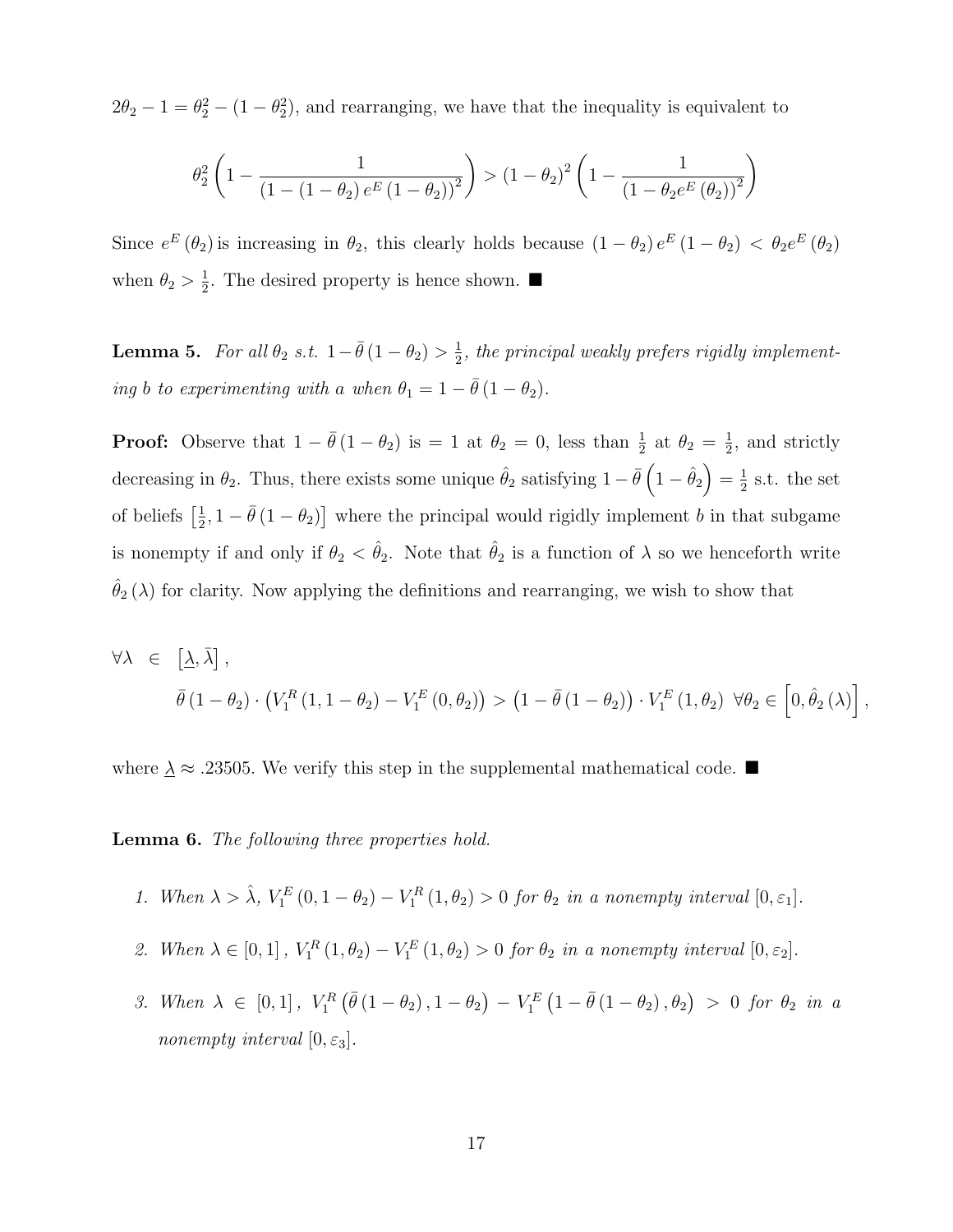To show that some function  $f(\theta_2)$  satisfying  $f(0) = 0$  is  $> 0$  for  $\theta_2 \in (0, \varepsilon)$  where  $\varepsilon > 0$ , it suffices to show by continuity that  $\frac{f(\theta_2)}{\theta_2}$  $\Big|_{\theta_2=0}$  > 0 provided that this quantity is finite. We now show this for each of the desired expressions.

*Property 1:* When  $\omega = a$ , the principal's utility from experimenting with *b* is,

$$
\lambda\left(1-h\left(e^{E}\left(1-\theta_{2}\right),1-\theta_{2}\right)\right)=\frac{\lambda\theta_{2}}{1-\left(1-\theta_{2}\right)e^{E}\left(1-\theta_{2}\right)},
$$

and from rigidly implementing *a* is,

$$
e^{R}(\theta_2)(1+\lambda) + (1 - e^{R}(\theta_2)) h(e^{R}(\theta_2), \theta_2) = \lambda \theta_2 \left( (1+\lambda) \left( 1 + \frac{\lambda}{2} k \left( e^{R}(\theta_2), \theta_2 \right) \right) + \frac{\left( 1 - e^{R}(\theta_2) \right)^2}{1 - \theta_2 e^{R}(\theta_2)} \right)
$$

Since  $e^{R}(0) = 0$ ,  $e^{E}(1) = \lambda(1 + \frac{\lambda}{2})$ , and  $k(e^{R}(0), 0) = 1$ ,

$$
\frac{1}{\lambda \theta_2} \left( V_1^E \left(0, 1 - \theta_2\right) - V_1^R \left(1, \theta_2\right) \right) \Big|_{\theta_2 = 0} = \left( \frac{1}{1 - \lambda \left(1 + \frac{\lambda}{2}\right)} \right) - \left( \left(1 + \lambda\right) \left(1 + \frac{\lambda}{2}\right) + 1 \right).
$$

Manipulating the above expression demonstrates that it is  $\geq 0$  i.f.f.

$$
\lambda (1 + \lambda) \left( 1 + \frac{\lambda}{2} \right) > 1. \tag{D.4}
$$

which holds i.f.f.  $\lambda > \hat{\lambda}$  by definition.

*Property 2:* When  $\omega = a$ , the principal's utility from experimenting with *a* is,

$$
e^{E}(\theta_2) (1 + \lambda) = \lambda \theta_2 \left( 1 + \frac{\lambda}{2} \left( k \left( e^{E}(\theta_2), \theta_2 \right) + 1 \right) \right) (1 + \lambda),
$$

Since  $k(e^E(0), 0) = 1$  and applying Part 1, the desired condition is equivalent to

$$
(1+\lambda)\left(1+\frac{\lambda}{2}\right)+1>(1+\lambda)^2
$$

which holds if  $\lambda (1 + \lambda) < 2 \iff \lambda < 1$ .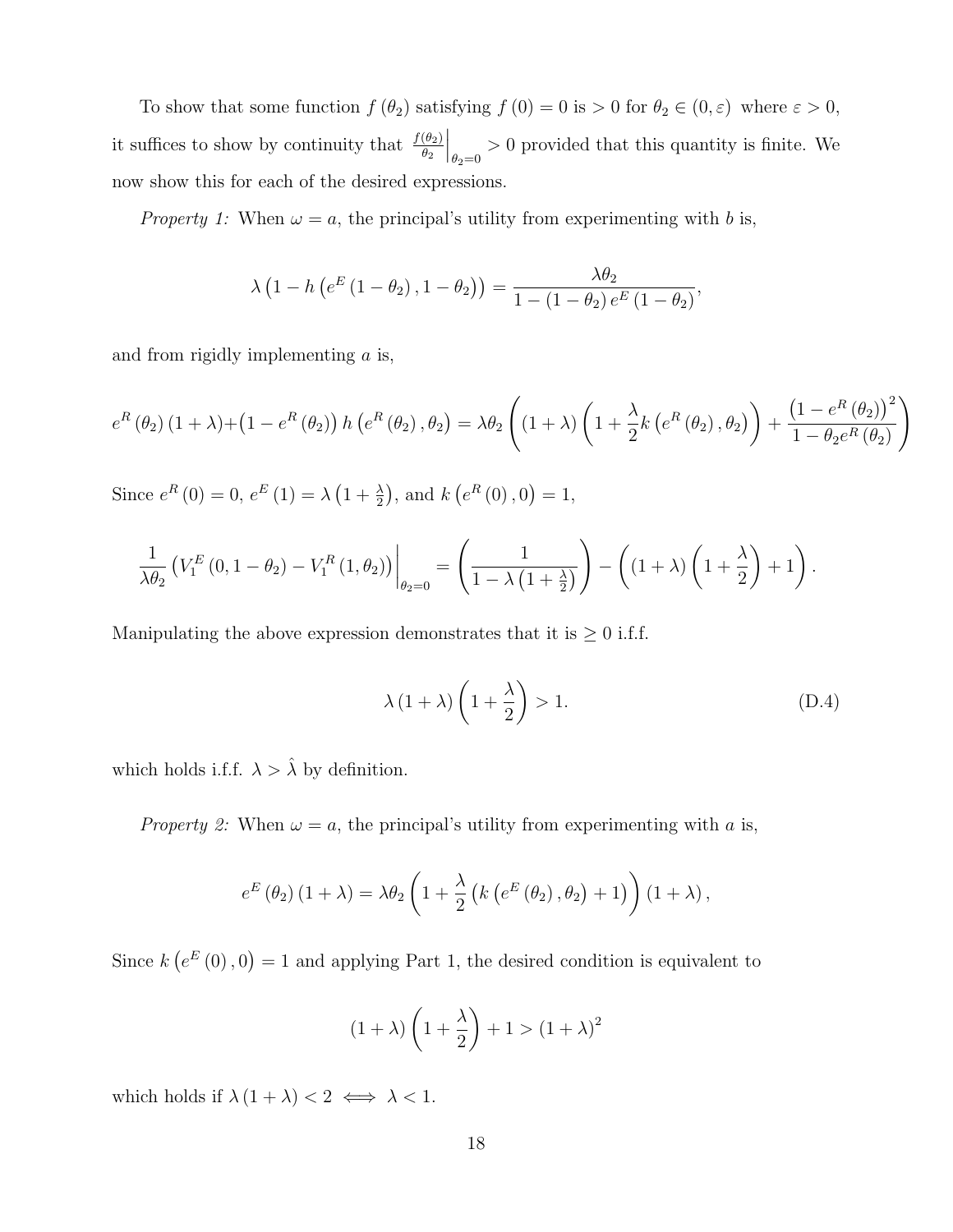*Property 3:* Using the definition in equation (A.3), the threshold function  $\bar{\theta}(\theta_2)$  in closed form is  $\bar{\theta}(\theta_2) = \frac{1-\theta_2}{(1-\theta_2)+\theta_2(1-e^{E}(\theta_2))^2}$ . Thus, when  $\theta_1 = 1 - \bar{\theta}(1-\theta_2)$  the difference in the principal's utility between rigidly implementing *b* and experimenting with *a* is,

$$
\bar{\theta} (1 - \theta_2) \cdot (V_1^R (1, 1 - \theta_2) - V_1^E (0, \theta_2)) - (1 - \bar{\theta} (1 - \theta_2)) \cdot V_1^E (1, \theta_2)
$$
 (D.5)

The first term is the subjective probability that  $\omega = b$  times the utility difference between rigidly implementing *b* and experimenting with *a* when  $\omega = b$ . The second term is the subjective probability that  $\omega = a$  times the utility of experimenting with *a* when  $\omega = a$  (the payoff from rigidly implementing  $b$  when the state is  $a$  is 0).

Now to get the desired expression we divide through by  $\theta_2$  and then evaluate at  $\theta_2 = 0$ – we do so by dividing  $\bar{\theta}(1-\theta_2)$  by  $\theta_2$  in the first term, then  $V_1^E(1,\theta_2)$  by  $\theta_2$  in the second term, and then evaluating all expressions at  $\theta_2 = 0$ . First,

$$
\left(\frac{1}{\theta_2}\right) \cdot \bar{\theta} \left(1 - \theta_2\right) = \frac{1}{\theta_2 + \left(1 - \theta_2\right) \left(1 - e^E \left(1 - \theta_2\right)\right)^2}
$$

which is equal to  $(1 - \lambda (1 + \frac{\lambda}{2}))^{-2}$  at  $\theta_2 = 0$ . Second,  $V_1^R(1, 1 - \theta_2) = 2\lambda$ ,  $V_1^R(0, \theta_2) = \lambda$ , and  $1 - \bar{\theta}(1 - \theta_2) = 1$  at  $\theta_2 = 0$ . Third, from the proof of property 2 we know  $\left(\frac{1}{\theta_2}\right)$  $\setminus$ *·*  $V_1^E(1, \theta_2) = \lambda \left(1 + \frac{\lambda}{2} \left( k \left( e^{E}(\theta_2), \theta_2 \right) + 1 \right) \right) (1 + \lambda)$  which is  $= \lambda (1 + \lambda)^2$  evaluated at  $\theta_2 = 0$ . Assembling these observations, the desired expression is

$$
\left(1 - \lambda \left(1 + \frac{\lambda}{2}\right)\right)^{-2} \cdot (2\lambda - \lambda) - \lambda \left(1 + \lambda\right)^2 > 0 \iff \left(1 - \lambda \left(1 + \frac{\lambda}{2}\right)\right)^2 \cdot \left(1 + \lambda\right)^2 < 1
$$

Now the l.h.s. is  $\langle (1 - \lambda)^2 \cdot (1 + \lambda)^2 \rangle = (1 - \lambda^2)^2 \leq 1 \forall \lambda \in [0, 1],$  so the result is shown.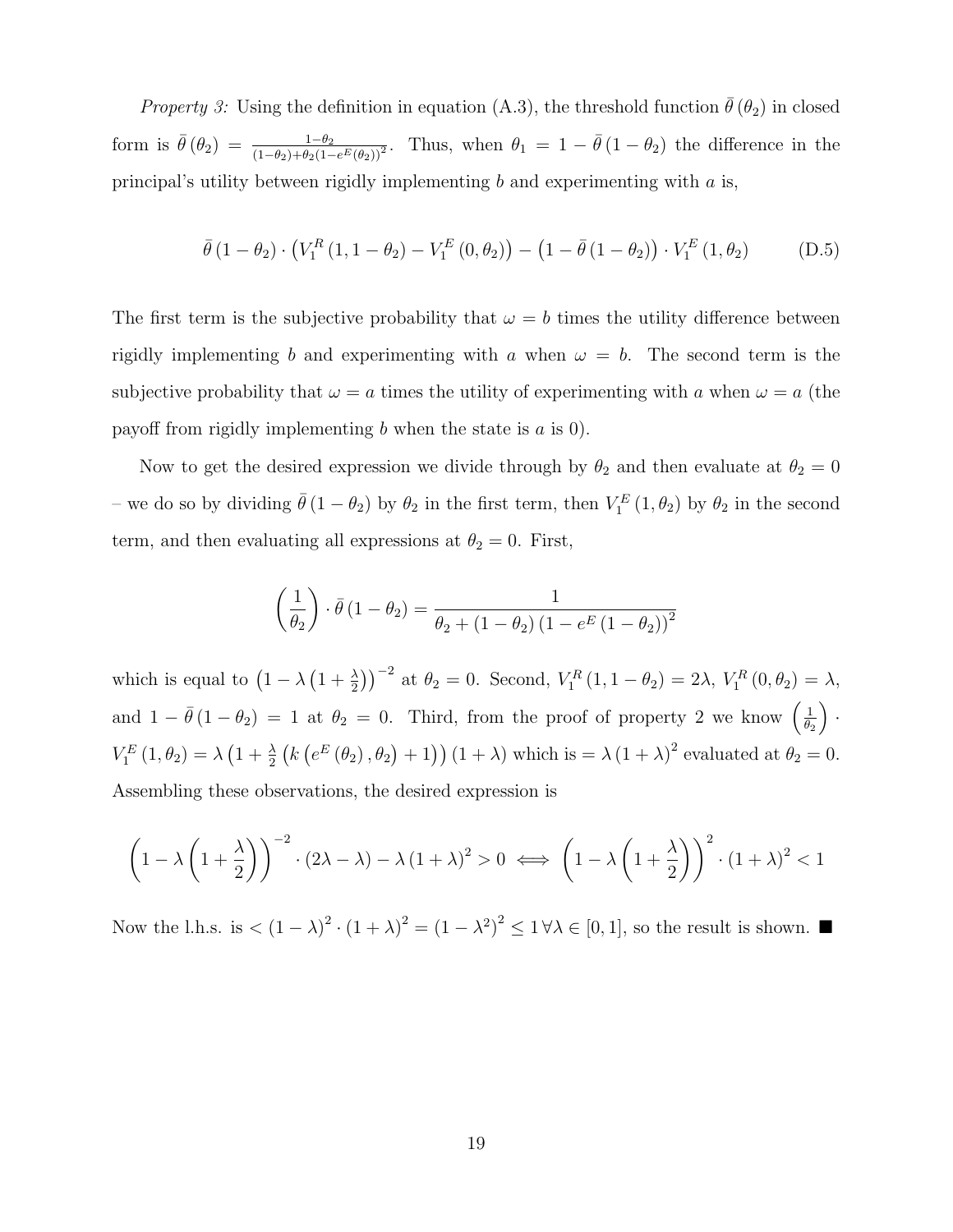#### E Preferences vs. Beliefs

Suppose the state  $\omega \in \{a, b\}$  is payoff-irrelevant for the agent, and he shares the principal's prior  $\theta_1$  over  $P(\omega = a)$ . Instead, he simply has his own return to effort of  $\pi_x e$  when working on each policy  $x \in \{a, b\}$ , and  $\pi_b > \pi_a$ .

In the second period, his objective function from exerting second period effort *e* on some policy  $x \in \{a, b\}$  is simply  $\pi_x e - \frac{e^2}{2\lambda}$  regardless of the history. It is straightforward to show that his optimal level of effort is  $\lambda \pi_x$ , and his expected payoff is  $\frac{\lambda}{2} \pi_x^2$ .

Now consider the first period. Deriving the agents expected payoff from exerting first period effort *e* when the principal rigidly implement policy *a* is immediate. His utility when the principal experiments with *a* is:

$$
-\frac{e^2}{2\lambda} + \pi_a e + \theta_1 \left( e \left( \frac{\lambda}{2} \pi_a^2 \right) + \left( 1 - e^1 \right) \left( \frac{\lambda}{2} \pi_b^2 \right) \right) + \left( 1 - \theta_2 \right) \left( \frac{\lambda}{2} \pi_b^2 \right),
$$

which easily reduces to the expression in the main text.

Both objective functions are strictly concave, so the unique solution is given by the firstorder condition. The agent's effort on *a* given rigid implementation is simply  $\lambda \pi_a$ . If the principal experiments then the derivative of the objective function is

$$
-\frac{e}{\lambda} + \pi_a - \frac{\lambda}{2} \theta_1 \left( \pi_b^2 - \pi_a^2 \right),
$$

so optimal effort is max  $\left\{\lambda \pi_a - \frac{\lambda^2}{2} \theta_1 \left(\pi_b^2 - \pi_a^2\right), 0\right\}$  and is strictly lower as stated in the text.

Finally, by symmetry the agent's effort if the principal rigidly implements *b* is  $\lambda \pi_b$ , and if she experiments with *b* is  $\min \left\{ \lambda \pi_b + \frac{\lambda^2}{2} (1 - \theta_1) (\pi_b^2 - \pi_a^2), 1 \right\}$ . The agent therefore works harder on a policy experiment with the policy *b* that he prefers; the "threat" of switching to his less preferred policy *a* after failure motivates him, as intuition would suggest.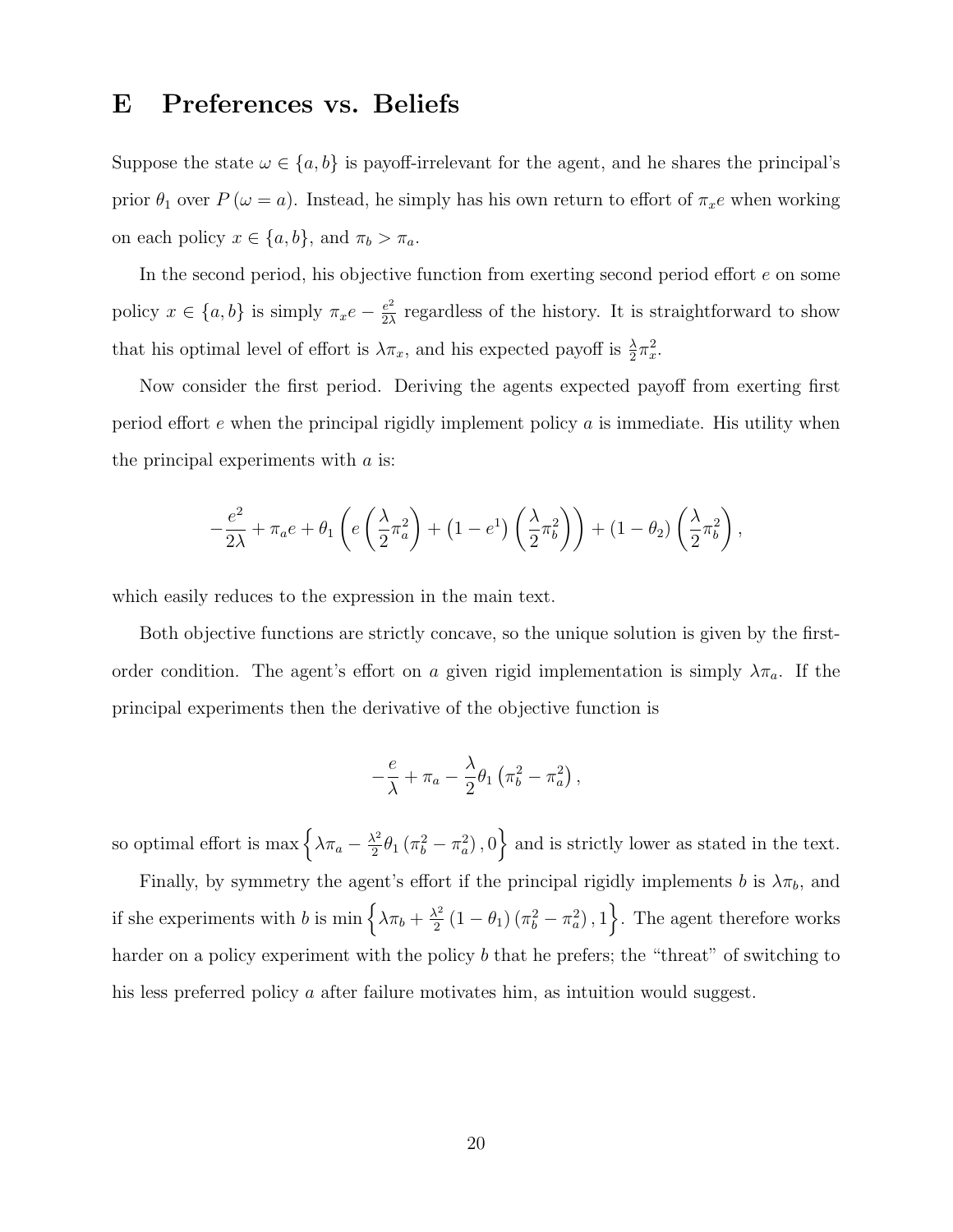## **F Supplemental Mathematica Code**

```
In[25]:= H*SUPPLEMENTAL MATHEMATICA CODE TO
       "EXPERIMENTATION AND PERSUASION IN POLITICAL ORGANIZATIONS", 02-21-2015*L
     H*------------------------------------BEGIN
      CODE----------------------------------*L
ln[26]:=
     H*----------Threshold Parameters------------------------*L
     H*-------------------------------------------------------*L
In[27]:= lLbar := .23505
     lbar := .684660
     lfig := .653
     lhat = 1 /. Solve [1 \star (1 + 1) \star (1 + (1 / 2)) = 1, 1] [[1]]Out[30]= -1 + -\frac{1}{3} \left(27 - 3\sqrt{78}\right)^{1/3} + \frac{\left(9 + \sqrt{78}\right)^{1/3}}{3^{2/3}}3^{2/3}In [31] :=H*----------Posterior Beliefs After Failure-------------*L
     H*-------------------------------------------------------*L
     h[e_, p_] := (1-e) * p / (1-p * e)k[e_1, p_2] := (1 - h[e, p]) ^2
In [33]:=
In[34]:=
     H*---------------The Agent's Problem--------------------*L
     H*-------------------------------------------------------*L
     (*<b>objective</b> function*)U2[e_1, t2_1, pS_1, pF_1, l_1]:=(t2*e-e^2/(2*1))+t2(1/2) * (pF * t2 * (e + (1-e) * h[e, t2]) + (1 - pF) * (1 - t2) * (1 - h[e, t2])) +(\text{pS - pF}) * (1 / 2) * t2 * eH*optima*L
     estar[t2, d, l] := Root[(\#1 - l * t2 * (1 + (l / 2) * (k[\#1, t2] + d))) & 1]eR[t2, 1] := eStar[t2, 0, 1]eE[t2, 1] := eStar[t2, 1, 1]
```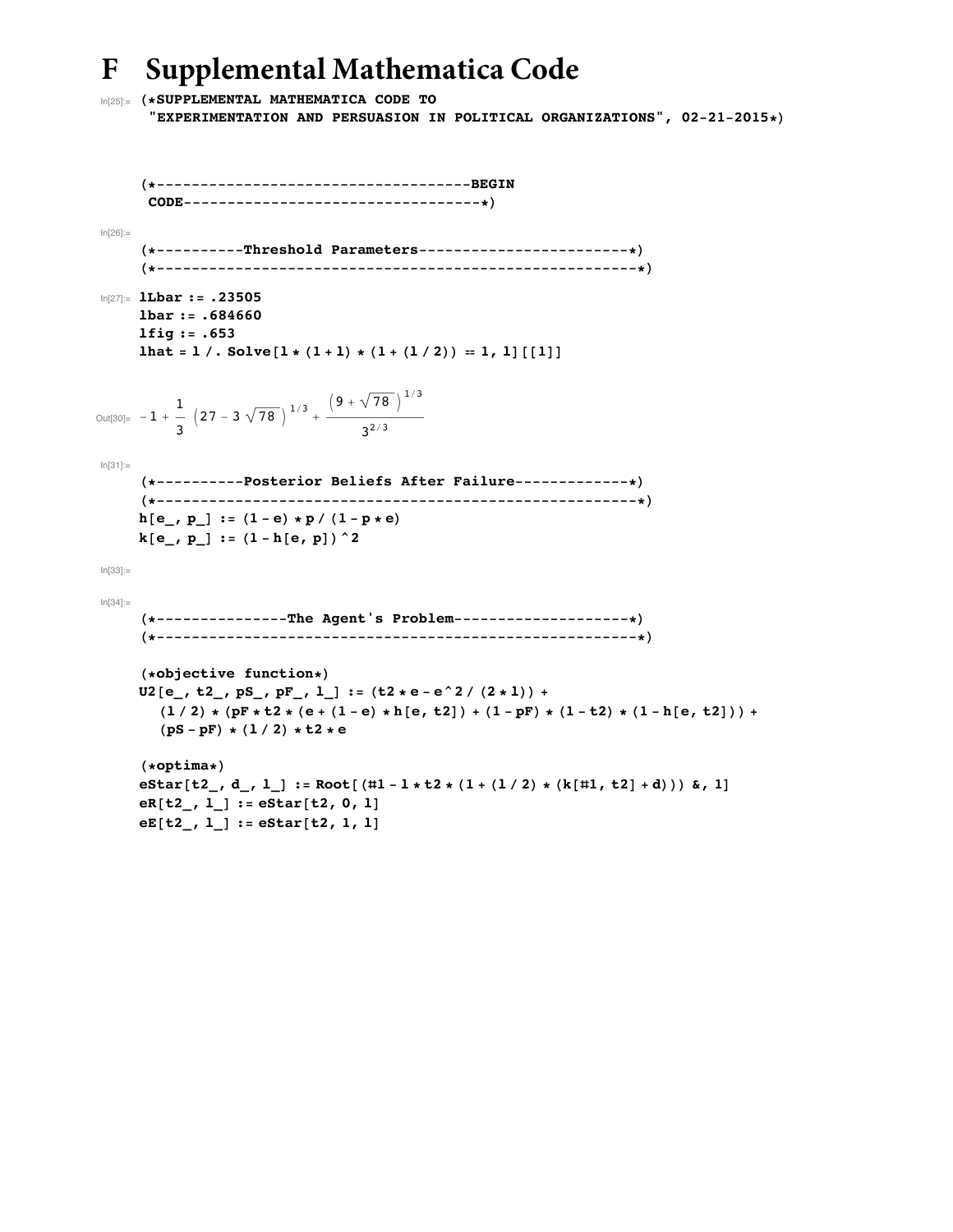In[38]:= **H\*---------------The Principal's Problem--------------------\*L H\*-------------------------------------------------------\*L**  $(*$ **Equation**  $10*)$ **U1@e\_, t1\_, t2\_, pS\_, pF\_, l\_D :=**  $t1 * (e + 1 * (e * pS + (1 - e) * pF * h[e, t2])) + (1 - t1) * (1 - pF) * l * (1 - h[e, t2]))$ **H\*Pure Strategy Payoffs with agent best-responses - from Proposition 3\*L V1R@t1\_, t2\_, l\_D := U1@eR@t2, lD, t1, t2, 1, 1, lD V1E@t1\_, t2\_, l\_D := U1@eE@t2, lD, t1, t2, 1, 0, lD H\*Threshold for experimentation for a given e1\*L**  $t$ **hetaBar**<sup>[t2</sup>*\_,* **e**\_] :=  $\frac{1-t2}{t}$  $1 - 2e + t^2 + e^2 + t^2$ **H\*Indifference Belief Thresholds for Principal\*L**  $bEaR[t2_, 1$ ] := t1 /. Solve[V1E[1-t1, 1-t2, 1] == V1R[t1, t2, 1], t1][[1]]  $bEAE[t2_, 1] := t1 /. Solve[V1E[1-t1, 1-t2, 1] == V1E[t1, t2, 1], t1][[1]]$  $bRaE[t2_, l_]: = t1 /. Solve[V1R[1-t1, 1-t2, 1] == V1E[t1, t2, 1], t1][[1]]$  $a\text{EaR}[t2, 1]$  :=  $If[V1E[1, t2, 1] \geq V1R[1, t2, 1],$ 1, t1 /. Solve[V1E[t1, t2, 1] == V1R[t1, t2, 1], t1] [[1]]] **H\*------------------------------------END CODE----------------------------------\*L H\*------------------------------------BEGIN FIGURES----------------------------------\*L H\*-------------PLOTS FOR FIGURE 2------------------\*L** Manipulate[Plot[{ $l * t2$ ,  $l * (1 - t2)$ , eR[t2, 1], eR[1-t2, 1], eE[t2, 1], eE[1-t2, 1]},  ${t2, 0, .5}$ , PlotRange  $\rightarrow$   ${0, 1}$ ,  ${1, 1$ ig,  ${1}$ ig,  ${1}$ ig}

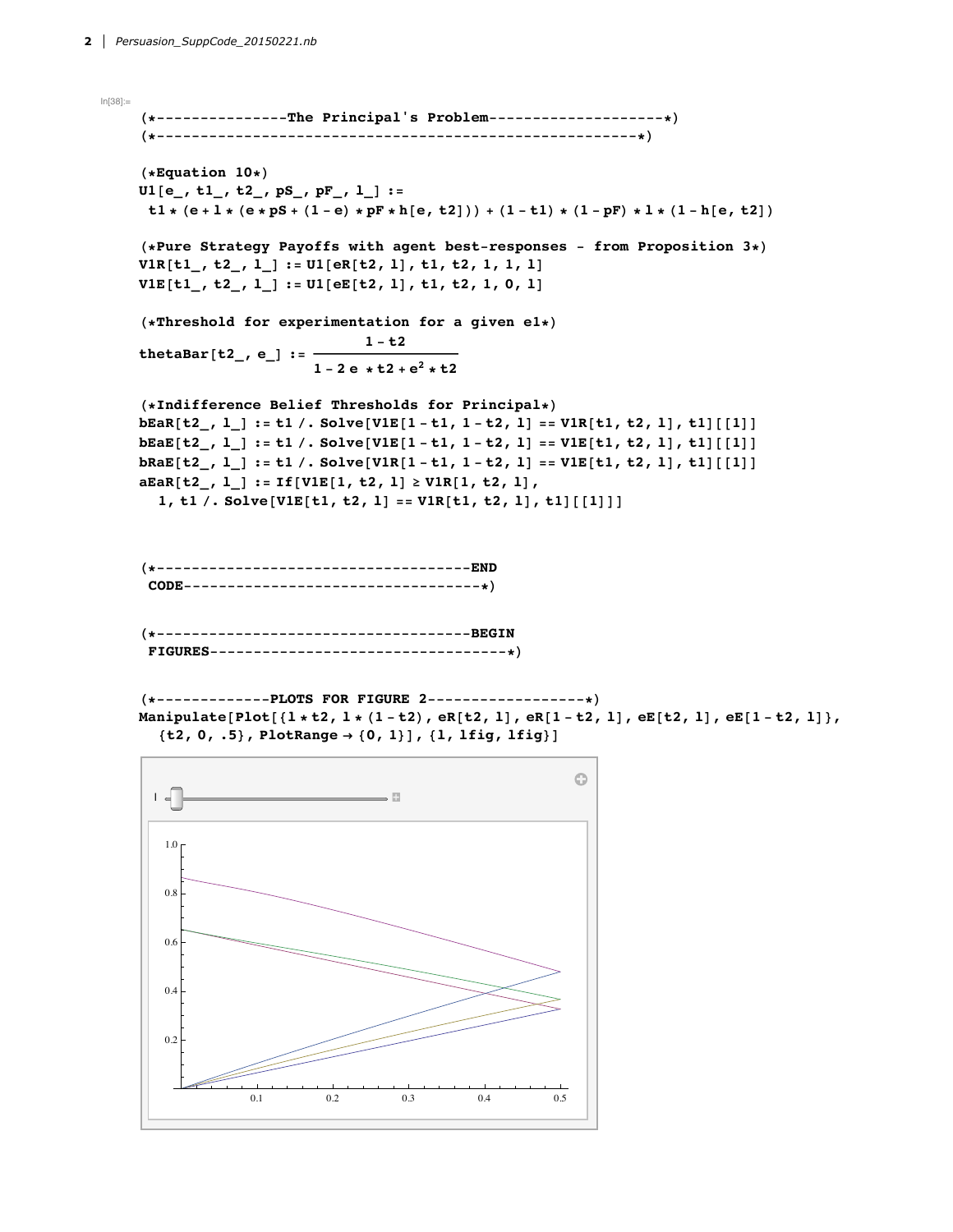```
In[46]:=
      H*-------------PLOT FOR FIGURE 3------------------*L
     Manipulate@
       Show@
         Plot@aEaR@t2, lD, 8t2, 0, 1<,
          PlotRange \rightarrow {0, 1}, PlotStyle \rightarrow Directive[Blue, Thick]],
        Plot@bEaR@t2, lD, 8t2, 0, 1<,
          PlotRange \rightarrow {0, 1}, PlotStyle \rightarrow Directive[Red, Thick]],
        Plot[thetaBar[t2, eE[t2, 1]], {t2, 0, 1}, PlotRange \rightarrow {0, 1},PlotStyle \rightarrow Directive[Black, Dashed]],Plot[\{1-t2, .5, 1, 1000 \star (t2-.5)\}, \{t2, 0, 1\}, PlotRange \rightarrow \{0, 1\},PlotStyle \rightarrow Directive[Gray, Dashed],
         Plot[<b>bEaE</b>[<b>t2</b>, 1], {<b>t2</b>, 0, 1}, <b>PlotRange</b> <math>\rightarrow</math> {0, 1},PlotStyle \rightarrow Directive[Orange, Thick]],
```
RegionPlot[t1 < 1 - t2, {t2, 0, 1}, {t1, 0, 1}, PlotStyle  $\rightarrow$  Gray]  $], \{1, 1$ **fig**,  $1$ **fig** $}\]$ 



```
H*------------------------------------BEGIN
PROOF SUPPLEMENTS----------------------------------*L
```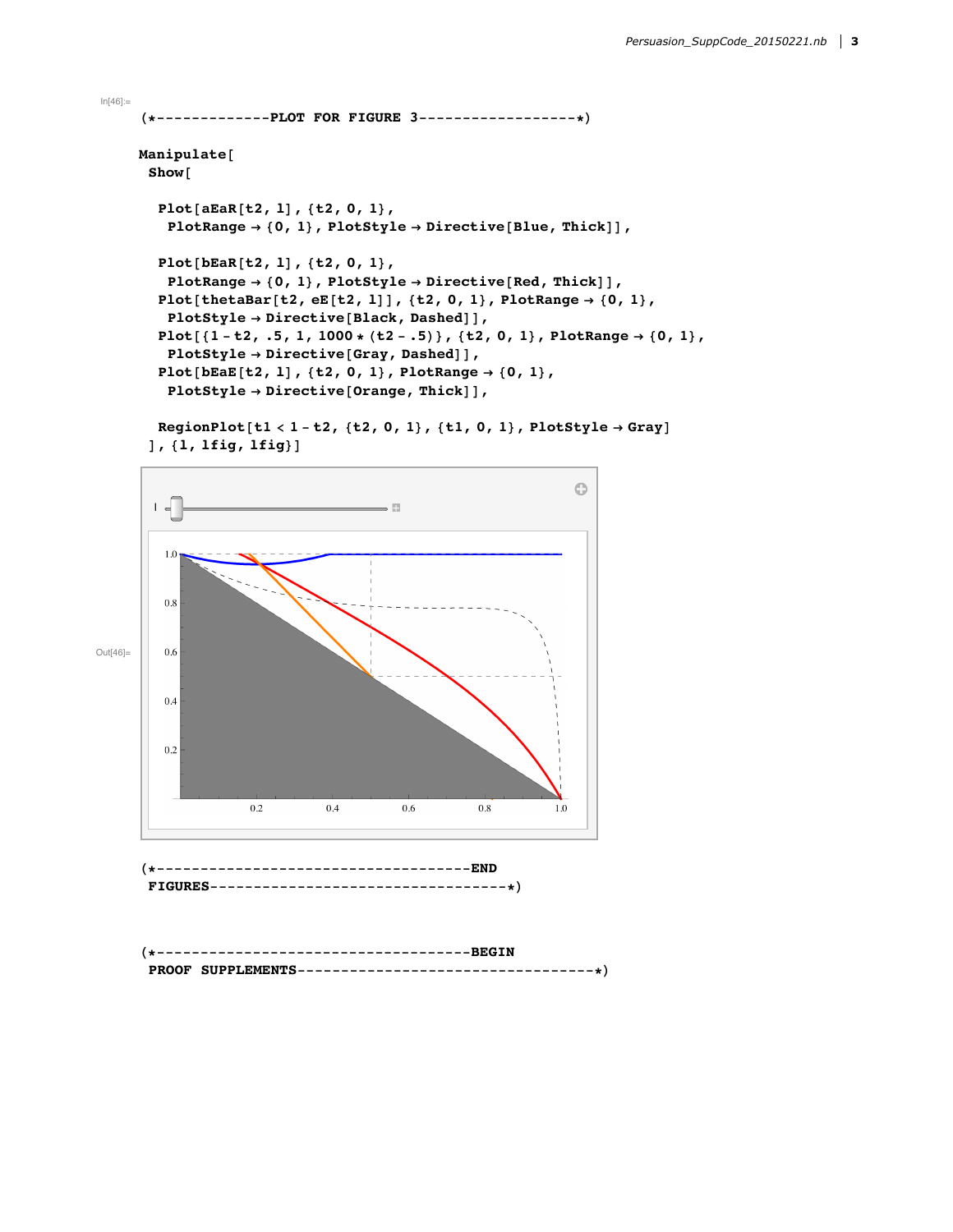**H\*--------For Proof of Lemma 1 HGood BehaviorL-----------------\*L H\*The following plots verify that the agent's utility for the interior solution exceeds his utility at boundary solution for all t2 \in @0,1D when \lambda \approx .68466. The first plot illustrates the entire parameter space.** The second plot focuses on the range  $t2 \in \lceil 0.92, .96 \rceil * \rceil$ 

Manipulate[Plot[{U2[eE[t2, 1], t2, 1, 0, 1] - U2[1, t2, 1, 0, 1]},  ${t2, 0, 1}$ , PlotRange  $\rightarrow$   ${-.1, .8}$ ],  ${1, .684660, 0}$ Manipulate[Plot[{ $1000 * (U2[eE[t2, 1], t2, 1, 0, 1] - U2[1, t2, 1, 0, 1])$ }, **8t2, .92, .96<, PlotRange Ø 80, .7<D, 8l, .684660, 0<D**



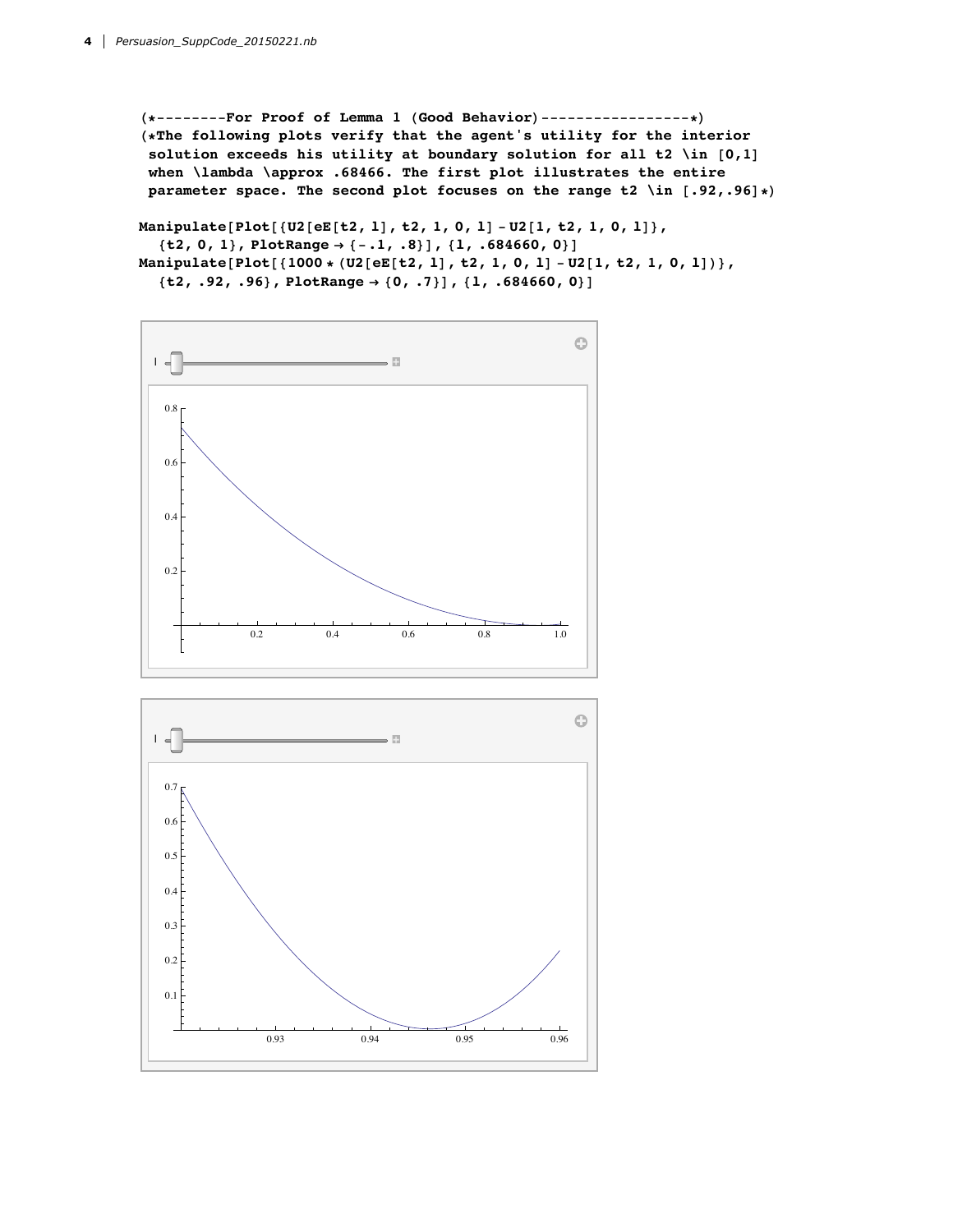```
H*-------------For Proof of Lemma 4 -----------------*L
t2hat [1] := t2 /. NSolve [thetaBar [1 - t2, eE[1 - t2, 1]] = 1 / 2, t2] [[1]]H*To verify the condition, observe that the blue line is higher
 than the purple line for all \theta_2 to the left of \hat8\theta<_2
 \lambda (lambda for any value of lambda in [lUbar,lbar] in the slider *
Manipulate[Show[Plot[thetaBar[1-t2, eE[1-t2, 1]] * (V1R[1, 1-t2, 1] - V1E[0, t2, 1]),
     (1 - \text{thetaBar}[1 - t2, \text{eE}[1 - t2, 1]]) * \text{V1E}[1, t2, 1]),{t2, 0, .5}, PlotStyle \rightarrow {Blue,~purple}Plot[Evaluate[10000 * (t2 - t2hat[1])], {t2, 0, .5}, PlotStyle \rightarrow {Green}]
 D
 , \{1, 1Lbar, \{1 \times 1\}
```


 $ln[47]$ :=